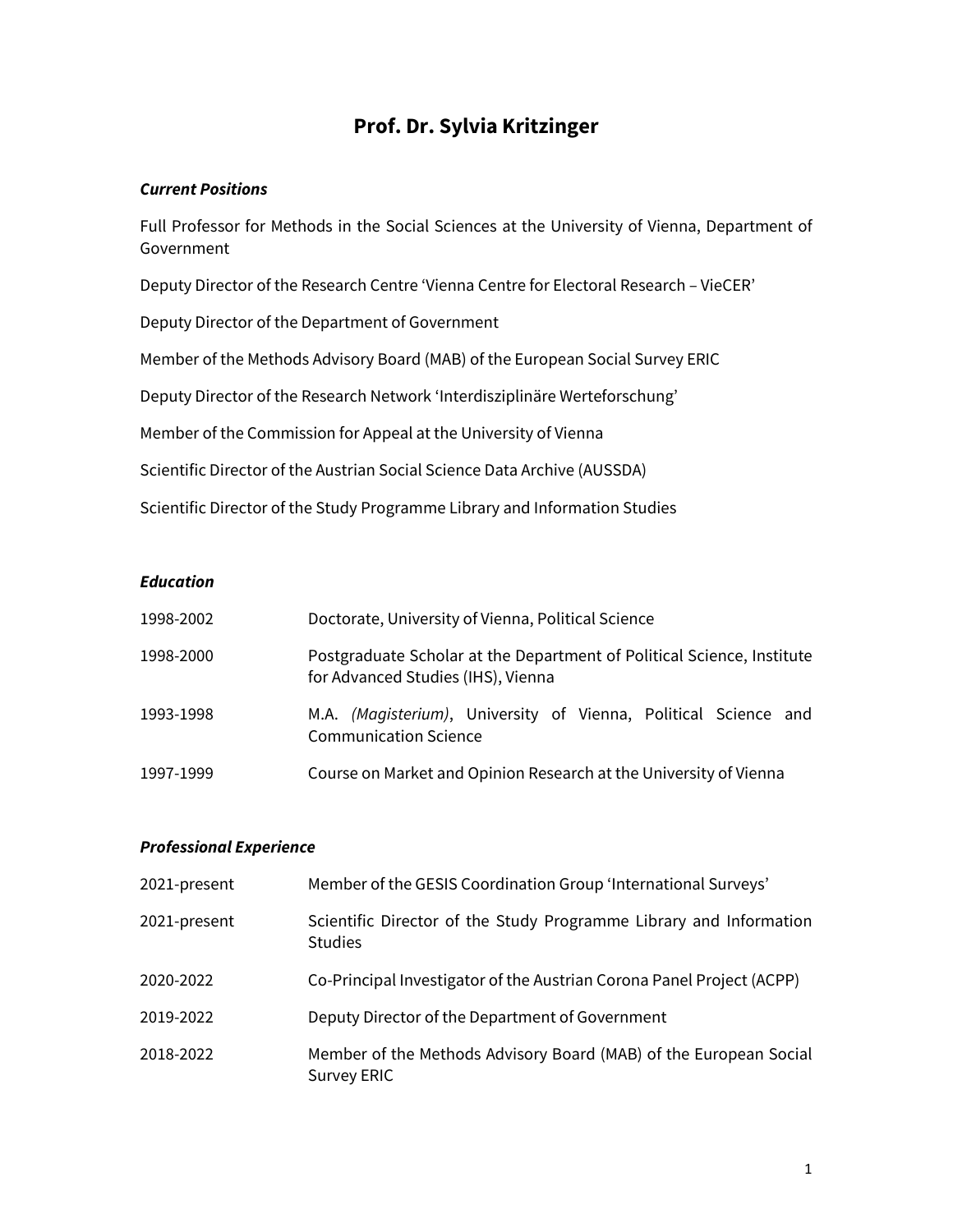| 2017-present    | Deputy Director of the Research Centre "Vienna Centre for Electoral<br>Research - VieCER"                     |  |  |
|-----------------|---------------------------------------------------------------------------------------------------------------|--|--|
| 2017-present    | Deputy Director of the Research Network 'Interdisziplinäre<br>Werteforschung'                                 |  |  |
| 2017-2019       | Co-Principal Investigator of the Austrian Cooperative Infrastructure for<br>Electoral Research (ACIER)        |  |  |
| 2016-present    | Scientific Director of the Austrian Social Science Data Archive<br>(AUSSDA)                                   |  |  |
| 2016-2019       | Member of the Senate of the University of Vienna                                                              |  |  |
| 2008-present    | Professor at the Summer School of the University of Vienna (SHS,<br>Strobl)                                   |  |  |
| 2007-present    | Full Professor for Methods in the Social Sciences at the University of<br>Vienna                              |  |  |
| 2007-2015       | Head of Department of Methods in the Social Sciences, University of<br>Vienna                                 |  |  |
| 06/2015-07/2015 | Guest-Researcher at the University of Landau-Koblenz                                                          |  |  |
| 09/2012-01/2013 | Fellow at the Netherlands Institute for Advanced Studies in the<br>Humanities and Social Sciences (NIAS)      |  |  |
| 2012-2014       | Local Academic Convenor of the ECPR Winter School in Methods and<br>Techniques                                |  |  |
| 2009-2011       | Director of the Ph.D. Study Programme at the Faculty of Social<br>Sciences, University of Vienna              |  |  |
| 4/2011          | Visiting Professor at the Danube-University Krems                                                             |  |  |
| 2009            | Erasmus Exchange Professor at the University of Keele and at Trinity<br>College Dublin                        |  |  |
|                 | Guest Professor at the University of Podgorica (Montenegro)<br>(Programme by the Austrian Development Agency) |  |  |
| 2003-2007       | Assistant Professor, Institute for Advanced Studies (IHS), Department of<br><b>Political Science</b>          |  |  |
| 10/2005         | Visiting Professor at the Danube-University Krems                                                             |  |  |
| 2005-2006       | Lecturer at the Department of Government, University of Vienna                                                |  |  |
| 2002-2003       | Lecturer, Department of Political Science, Dublin University, Trinity College                                 |  |  |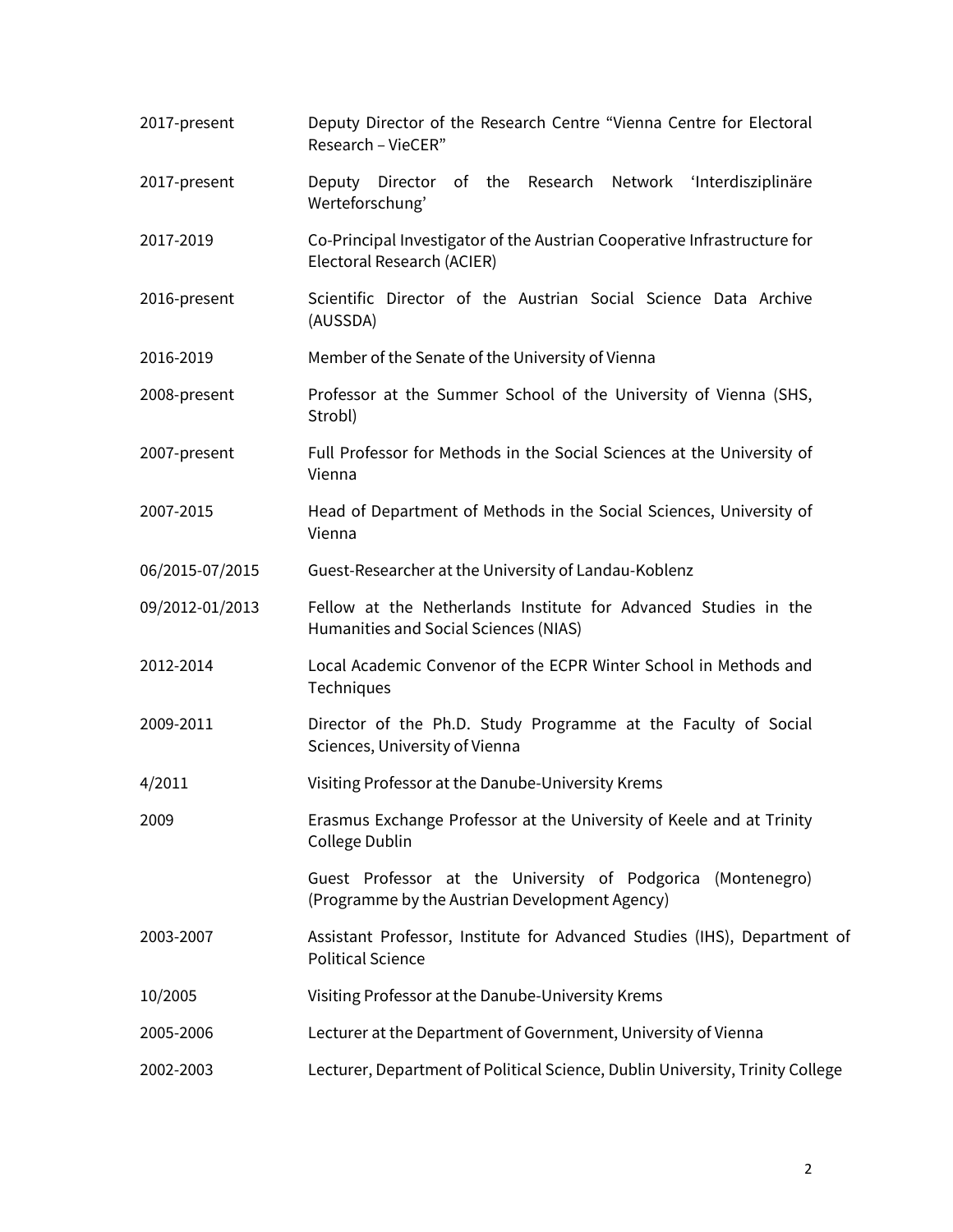| 2001-2002 | Research Fellow, Department of Political Science, Dublin University,<br><b>Trinity College</b>                          |
|-----------|-------------------------------------------------------------------------------------------------------------------------|
| 2000      | TMR young scholar candidate of the research unit 'Institutions and<br>Social Change', WZB (Wissenschaftszentrum Berlin) |
| 2000      | Assistant at the Department of Government, University of Vienna                                                         |
| 1998-2000 | Teaching Assistant at the Department of Government, University of<br>Vienna                                             |

## *Other Academic Activities*

| 2021         | Co-Organizer of the Workshop Early Voting and Electoral Integrity at<br>the ECPR Joint Sessions (virtual) (together with Aiko Wagner,<br>Wissenschaftszentrum Berlin)                                                                                                       |
|--------------|-----------------------------------------------------------------------------------------------------------------------------------------------------------------------------------------------------------------------------------------------------------------------------|
| 2020         | Co-Organizer of the RECONNECT Workshop The European Elections<br>and Beyond (virtual event) (together with Carolina Plescia and Felix<br>Krejca, University of Vienna)                                                                                                      |
| 2020-present | Member of the Covid-19 Future Operations Platform, Working Group<br>"Society / Psycho-Social Aspects"                                                                                                                                                                       |
| 2019-2021    | Member of SSHOC (Social Sciences & Humanities Open Cloud project)                                                                                                                                                                                                           |
| 2017-2019    | Referee Representative for the Social Sciences and the Humanities at<br>the Austrian National Bank (Jubiläumsfonds)                                                                                                                                                         |
| 2018         | Organizer of the PUMA-Symposium 2018 (Platform for Survey,<br>Methods and Empirical Analysis)                                                                                                                                                                               |
| 2016-2021    | Associated Editor Journal of Elections Public Opinion and Parties<br>(JEPOP)                                                                                                                                                                                                |
| 2013         | Panel Chair at the ECPR General Conference in Bordeaux/France<br>(Panel: Attribution of Blame)                                                                                                                                                                              |
|              | Co-Organizer of the Workshop Electoral Competitiveness in Cross-<br>National Research: Challenges and New Directions at the ECPR Joint<br>Sessions in Mainz/Germany (together with Susan Banducci, University<br>of Exeter, and Heiko Giebler, Wissenschaftszentrum Berlin) |
| 2012-present | Steering Committee Member of the Working Group on Financial Crisis<br>of the Austrian Research Association (Chair: Thomas Gehrig)                                                                                                                                           |
| 2012         | Co-Organizer of the Workshop Overtime Analysis in Comparative<br>Research at the University of Vienna within the network program                                                                                                                                            |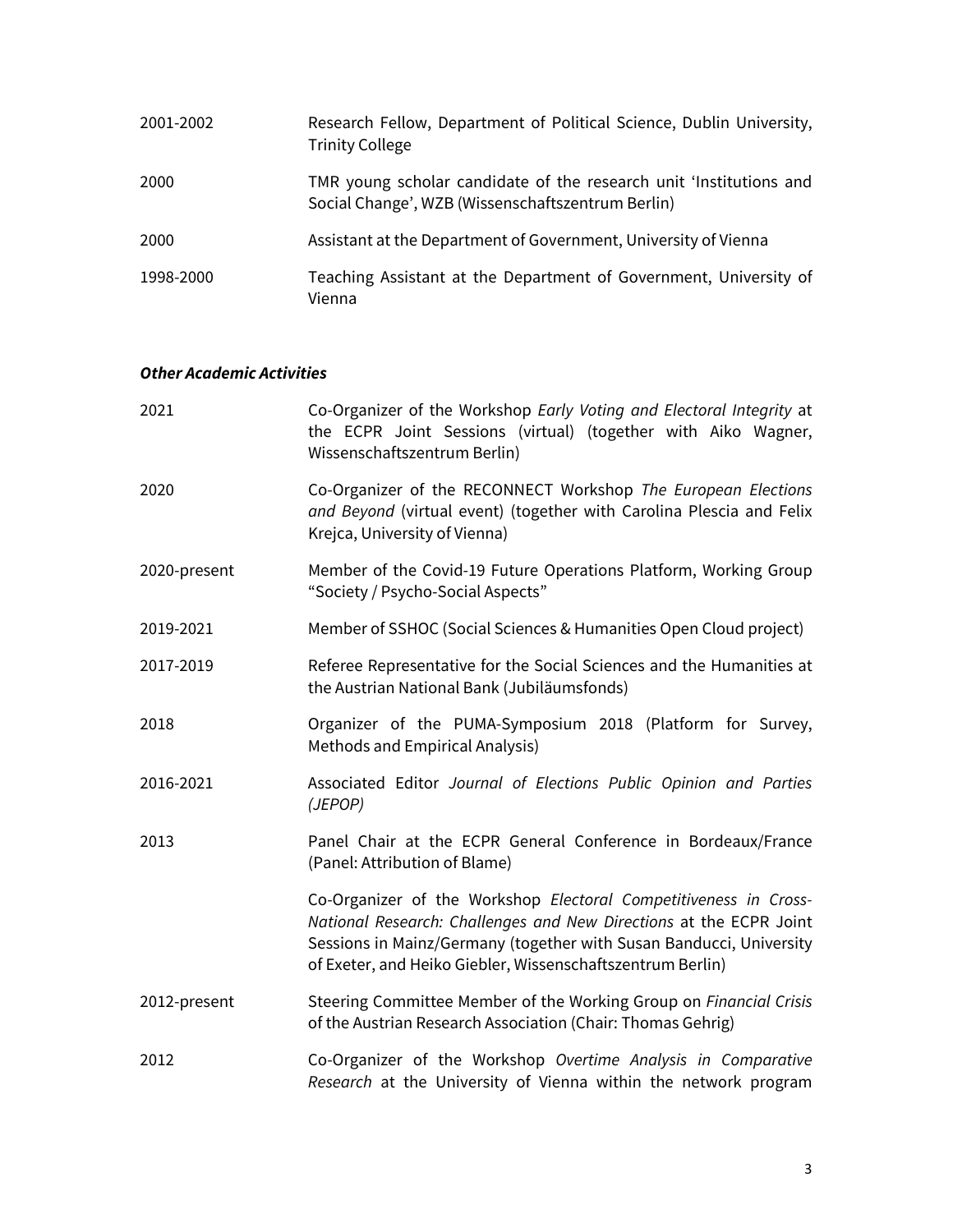*Quantitative Methods in the Social Sciences 2* of the *European Science Foundation* (together with Karen Phalet)

- 2011-2015 Co-Convenor of the ECPR-Standing Group on Public Opinion and Voting Behaviour in a Comparative Perspective (together with Oddbjørn Knutsen)
- 2011 Panel Chair at the ECPR General Conference in Reykjavik/Iceland (Panel: Issue and EP Elections)
- 2010-present Steering Committee Member of the Working Group on the *Future of Democracy in Austria* of the Austrian Research Association (Chair: Reinhard Heinisch)
- 2010 Co-Director of the Workshop *Electoral Change in the 21th century: dealignment or re-alignment* at the ECPR Joint Sessions in Münster/Germany (together with Wouter van der Brug, University of Amsterdam)
- 2009-2013 Steering Committee Member of the COST-Action *The True European Voter: A Strategy For Analysing the Prospects of European Electoral Democracy That Includes the West, the South and the East of the Continent*
- 2009 Section Co-Chair at the ECPR General Conference in Potsdam/Germany (Section: Policy Representation Comparative Perspective) (together with Gail McElroy, Trinity College Dublin)

Co-Organizer of the Workshop *Quality and Comparability of Measures for Constructs in Comparative Research: Methods and Applications* at the University of Bolzano (Italy) within the network program *Quantitative Methods in the Social Sciences 2* of the *European Science Foundation* (together with Willem Saris and Eldad Davidov)

2008 Board Member *'Sozialwissenschaftliche Grundlagenforschung für Wien'* (Research in Social Sciences in Vienna)

> Board Member '*Studie zur sozialökonomischen Situation von Doktoratsstudierenden an der sozialwissenschaftlichen Fakultät der Universität Wien*' (Study on the social and economic situation of Doctoral students at the Social Sciences Faculty of the University of Vienna)

2008-2012 Steering Committee Member of the *European Science Foundation* scientific programme *'Quantitative Methods in the Social Science*s 2' (QMSS2)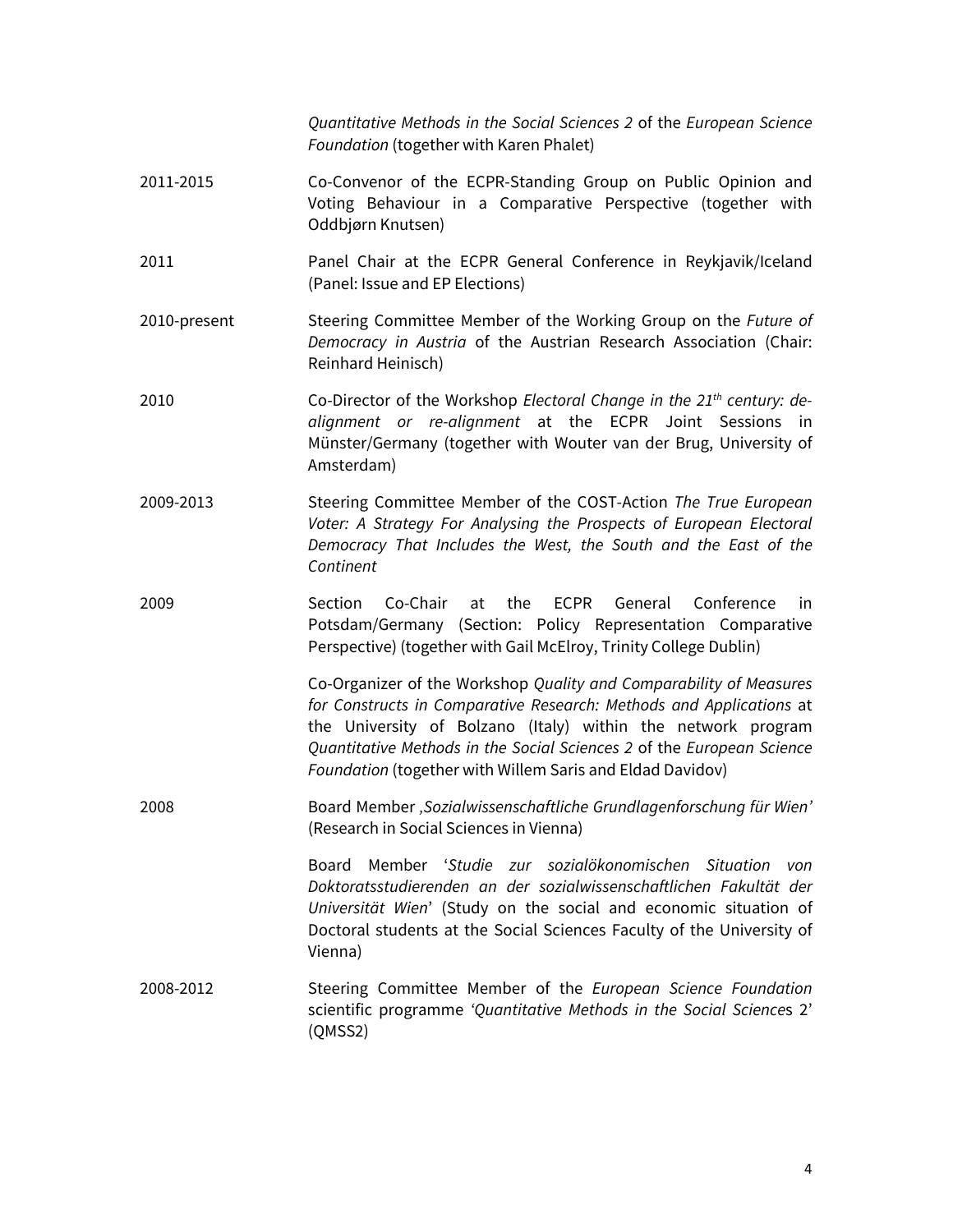- 2006/2007 Steering Committee Member of the *European Science Foundation* scientific programme *'Quantitative Methods in the Social Science*s' (QMSS)
- Autumn 2005 *Panel Chair* and *Discussant* at the ECPR-General Conference, Budapest, in the Section "Europeanisation, Governance and Political Changes: Empirical Investigation and Theoretical Reflections"
- 2004/2005 *Secretary General* of the Austrian Political Science Association
- April 2004 Member of the platform 'EU research infrastructure' initiated by the Austrian Federal Ministry for Education, Science and Culture
- Autumn 2004 *Expert* in the ex-post evaluation procedure of the Belgian Federal Science Policy office
- 2003/2004 *Expert* of the EU-working group 'Research Infrastructure in Social Sciences and Humanities'
- Referee *American Journal of Political Science*, *American Political Science Review*, *Acta Politica*, *British Journal of Political Science*, *Comparative Political Studies*, *Cyprus Agency of Quality Assurance and Accreditation in Higher Education*, *Deutsche Forschungsgemeinschaft* (DFG), *European Integration online Papers (EioP)*, *European Journal of Political Research, European Political Science Review, Electoral Studies*, *European Union Politics*, Austrian Journal of Political Science (*Österreichische Zeitschrift für Politikwissenschaft*), *International Journal of Press/Politics*, *International Journal of Public Opinion Research, Journal of Common Market Studies*, *Journal of European Public Policy, Journal of Politics, National Endowment for the Humanities, The Netherlands Organisation for Scientific Research (NWO), Oxford University Press, Party Politics, Political Analysis, Political Behavior, Political Communication, Political Psychology, Political Studies*, *Politische Vierteljahresschrift, Public Opinion Quarterly, Representation, Research and Politics, West European Politics*, *Lexington Books (Rowman & Littlefield Publishing Group), Pluto Press, Slovenian Research Agency (ARRS)*, *European Research Council*, DG-Research – Horizon 2020.
- Editorial Board Member *West European Politics, European Union Politics*, *Elections and Representation (Special Section of Frontiers in Political Science)* Advisory Board Member *University of Exeter Q-Step Centre, Quaderni dell'Osservatorio Elettorale – Italian Journal of Electoral Studies*  Scientific Council Member *BLUE – Elections in Europe* Board Member *Austrian Society for European Politics*, *Future Panel Upper Austria*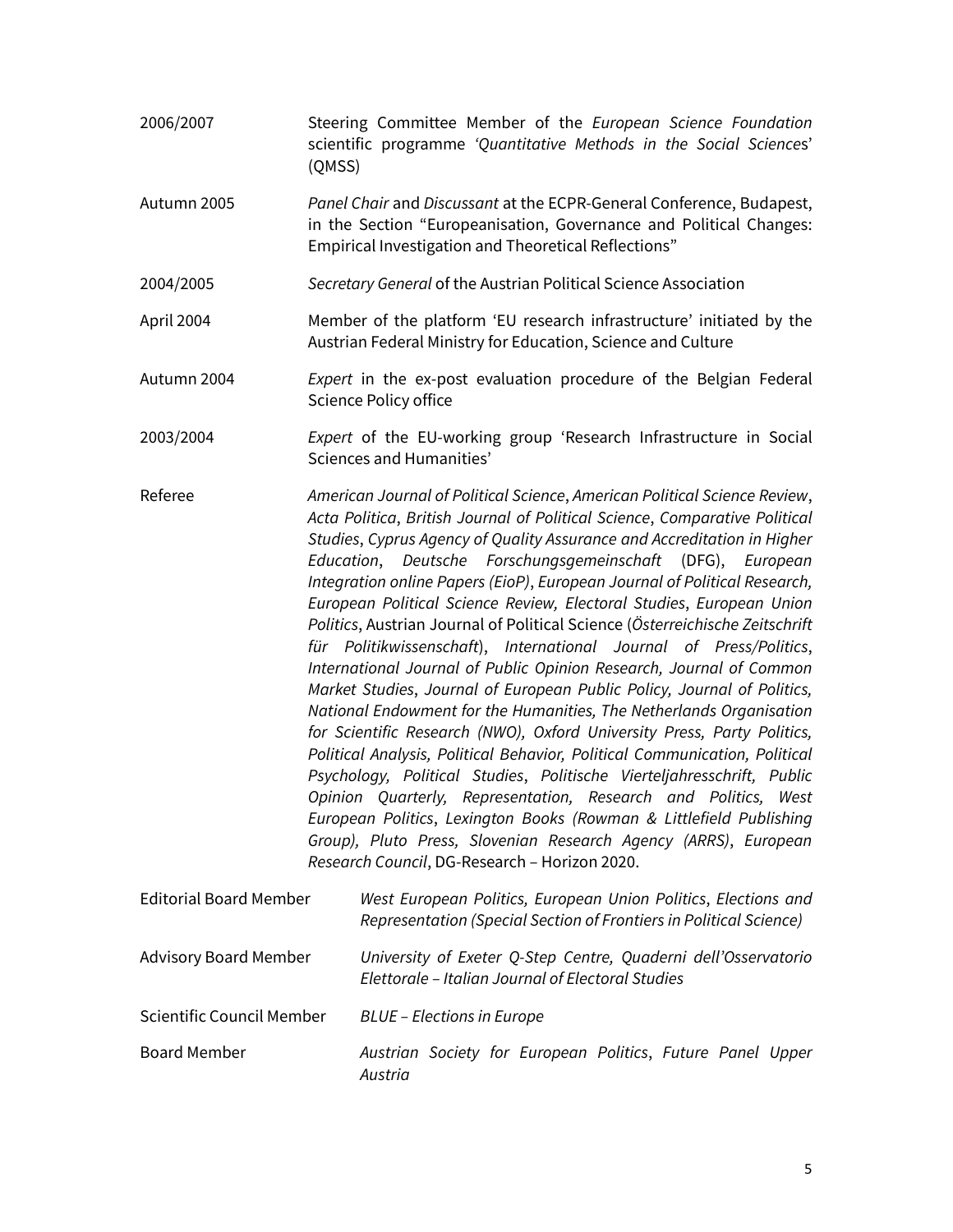## *Additional Academic Training*

| Summer 2005      | Participation in the ECPR Summer School in Social Science Data<br>Analysis in Essex, UK (Course on Time Series Analysis)                                                                                                      |
|------------------|-------------------------------------------------------------------------------------------------------------------------------------------------------------------------------------------------------------------------------|
| Jan. 2002        | Participation in the TMR Winter School on Comparative Electoral<br>Research, Louvain la Neuve, Belgium                                                                                                                        |
| Summer 2001      | Participation in the ICPSR Summer School in Statistics and<br>Mathematics in Ann Arbor, Michigan, USA (Courses on Regression<br>Analysis and Minimum Likelihood Analysis)                                                     |
| Jan. 2001        | Participation in the TMR Winter School on Comparative Electoral<br>Research, Amsterdam, The Netherlands                                                                                                                       |
| <b>July 2000</b> | Participation in the European Summer School in Comparative Politics<br>1998-2000 on 'Europeanisation of national politics: challenges and<br>opportunities for European Institutions', Certosa di Pontignano, Siena,<br>Italy |
| <b>July 1998</b> | Participation in the IES-Summer School on 'Europe and Liberty',<br>Gummersbach, Germany                                                                                                                                       |

## *Awards, Grants and Scholarships*

| 2022-2024 | Research Grant of the Federal Ministry of Education, Science and Research on<br>'MEDem: Monitoring Electoral Democracy' [with Hajo Boomgaarden]                                                                                             |
|-----------|---------------------------------------------------------------------------------------------------------------------------------------------------------------------------------------------------------------------------------------------|
| 2020-2022 | Research Grant of the Fonds zur Förderung der wissenschaftlichen Forschung<br>(FWF) on "Logistics Decision Support in the Pandemic Crisis" [with Karl Dörner<br>(PI), Immanuel Bomze, Radu Ioan Bot, Margaretha Gansterer and Daniele Vigo] |
| 2020-2022 | Research Grant of the Fonds zur Förderung der wissenschaftlichen Forschung<br>(FWF) on "Austrian Corona Panel Project" [with Bernhard Kittel (PI), Barbara<br>Prainsack and Hajo Boomgaarden]                                               |
| 2020-2024 | Research Grant of the Federal Ministry of Education, Science and Research on<br>'Digitize! Computational Social Sciences in the Social and<br>Digital<br>Transformation' [with Universities of Graz, Linz and Salzburg]                     |
| 2019-2020 | Contract Research by the Federal Ministry of Education, Science and Research<br>on 'Mapping social science research infrastructures in Austria'                                                                                             |
| 2018-2022 | Research Grant from the EU's Horizon 2020 Research & Innovation Programme<br>on 'Reconciling Europe with its Citizens through Democracy and Rule of Law -<br>Reconnect" (GA No. 770142) [18 Partners, Lead: University of Leuven]           |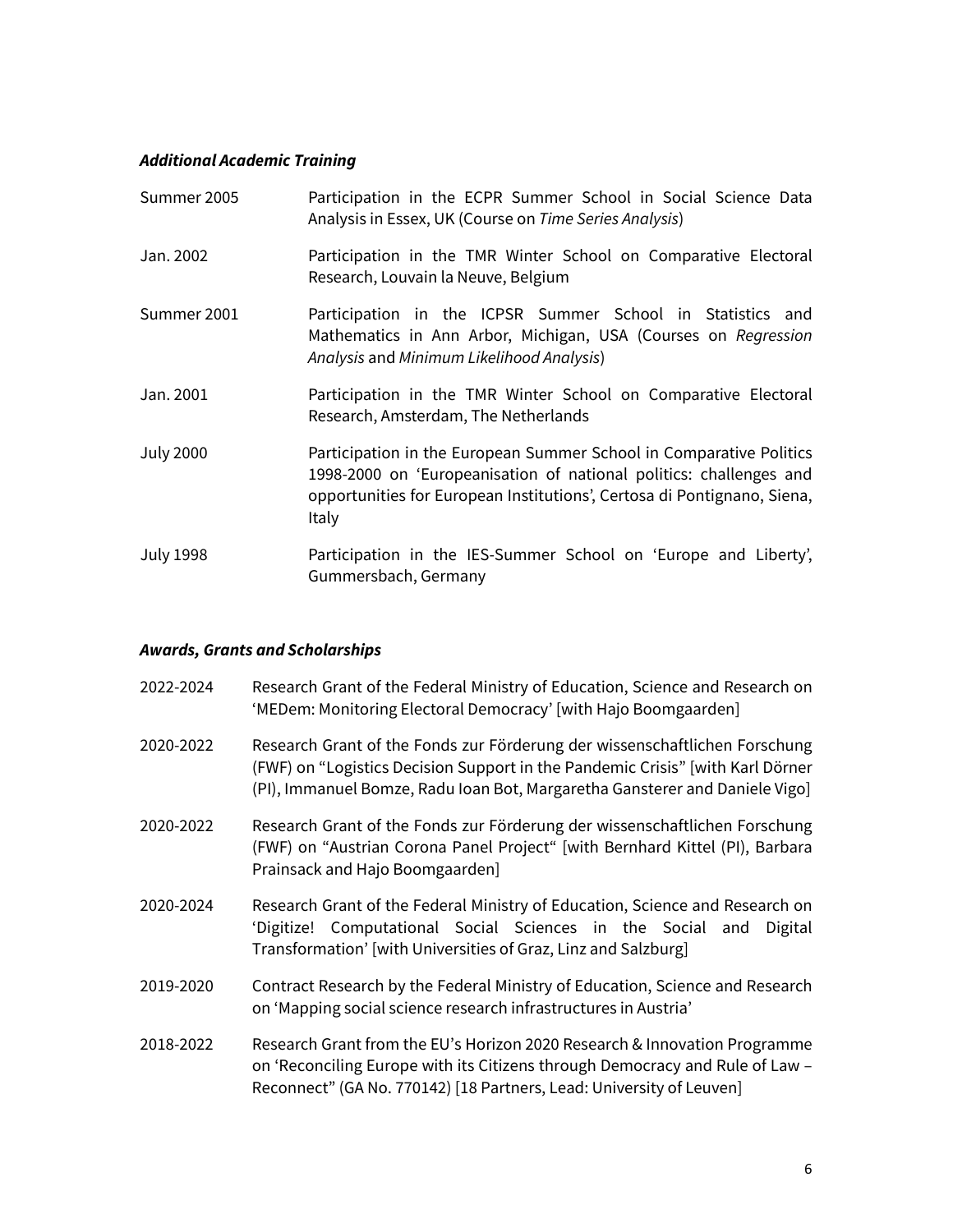- 2017-2019 Research Centre "Vienna Centre for Electoral Research VieCER" at the University of Vienna [with Wolfgang C. Müller and Hajo G. Boomgaarden]
- 2017 Contract Research by the *Parlamentsdirektion* of the Austrian National Council on 'Voting at 16'
- 2017-2019 Research Grant of the Federal Ministry of Science, Research and Economy on 'Austrian Cooperative Infrastructure for Electoral Research' (ACIER) (Hochschulraum-Strukturmittel) (Co-Principal Investigator) [with University of Salzburg and University of Innsbruck]
- 2017-2019 Research Grant of the Austrian National Bank (Jubiläumsfonds) on 'Voters in Turmoil: Immigration, Political Discontent, Populism and Vote Choice in the 2018 National Election in Austria' [with Carolina Plescia and Markus Wagner (Department of Government)]
- 2016-2019 Research Grant of the Federal Ministry of Science, Research and Economy on 'Austrian Social Science Data Archive' (AUSSDA) [with University of Graz and University of Linz]
- 2015-2019 Research Grant of the Federal Ministry of Science, Research and Economy on 'European Value Study' (EVS) [with Roland Verwiebe (Department of Sociology) and Christian Friesl (Department of Practical Theology)]
- 2014-2018 Research Grant of the Federal Ministry of Science, Research and Economy on 'Platform for survey research, methods and empirical analyses' (PUMA) (Hochschulraum-Strukturmittel) [with Statistics Austria, University of Linz and University of Innsbruck]
- 2013 Research Grant of the Federal Ministry of Economy, Family and Youth on 'Voting at 16'
- 2013 Contract Research by the *Parlamentsdirektion* of the Austrian National Council on 'Voting at 16'
- 9/2012-1/2013 Fellowship at the Netherlands Institute for Advanced Studies in the Humanities and Social Sciences (NIAS), Wassenaar, The Netherlands
- 2012 Sponsorship Award of the Futura-Foundation, Bolzano, Italy
- 2011-2012 Research Grant of the Austrian Research Promotion Agency (FFG) on 'Informationskrieg im Internet: Monitoring zur Datensicherheit in Österreich' ('Information war' in the web space: monitoring of data security in Austria) (Call 'Security Research' (KIRAS)) [Partner Organizations: Technical University of Vienna, Austrian Chamber of Commerce, Austrian Federal Chancellery] – Responsible to study Austrian public opinion towards data security in the web.
- 2009-2013 ELECDEM-Project (Marie Curie Initial Training Network (ITN)): FP7 People Project (Training Network in Electoral Democracy) [Partner Organizations: University of Exeter, University of Amsterdam, University of Mannheim,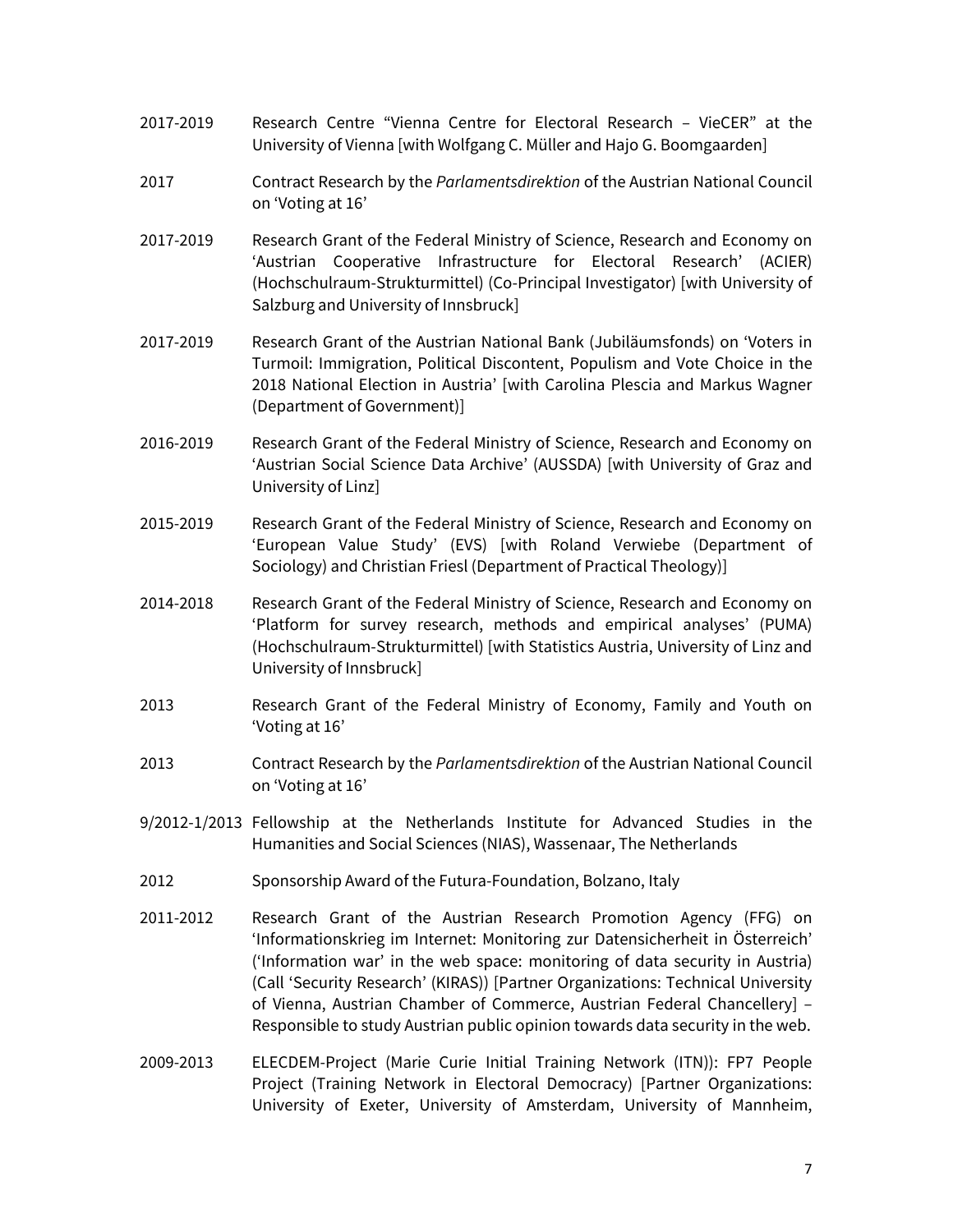Oxford, University, Institute for Public Affairs (Bratislava), Central European University, Sabanci University, TNS Opinion, Kieskompas, European University Institute]

- 2009-2010 Research Grant of the Federal Ministry of Science and Research on CESSDA-ERIC (I and II) [with WISDOM, Vienna]
- 2009 Research Grant of the Federal Ministry of Science and Research on a preelection study for the European Parliament Elections 2009 (EPELC)
- 2009-2016 Research Grant of the Fonds zur Förderung der wissenschaftlichen Forschung (FWF) on 'Austrian National Election Study' (AUTNES) (National Research Network)
- 2008-2009 Research Grant of the Federal Ministry of Economics and Labour on 'Effects of Unemployment' (EFDA)
- 2008-2011 Research Grant of the Fonds zur Förderung der wissenschaftlichen Forschung (FWF) on 'Representation in Europe: Policy Congruence between Citizens and Elites' (REPCONG)
- 2008-2013 PIREDEU-Project (*Providing an Infrastructure for Research on Electoral Democracy in the European Union*): FP7 Infrastructure Project (Design Study for research infrastructure in all S&T fields)
- 2008 Research Grant of the Federal Ministry of Science and Research on 'Feasibility Study for a Qualitative Data Archive in Austria' (QUALARCH)
- 2001-2002 TMR-Doctoral Studies' Grant, European Commission
- 1998-2000 Doctoral Studies' Grant, Institute for Advanced Studies, Vienna

#### *Service at the University of Vienna and to the Scientific Community*

- Deputy Head of the Department of Government (2019-2022)
- Member of the Commission for Legal Appeals (2019-2022)
- Member of the Senate (2016-2019)
- Head of Department of the Department of Methods in the Social Sciences (2007-2015)
- Member of the Doctoral Advisory Board 'Political Science II' (since 2010)
- Director of the Ph.D. Study Programme at the Faculty of Social Sciences (2009-2011)
- Supervisor of MA und Ph.D. students in the field of Comparative European Politics, special focus on political behaviour and particularly on voting behaviour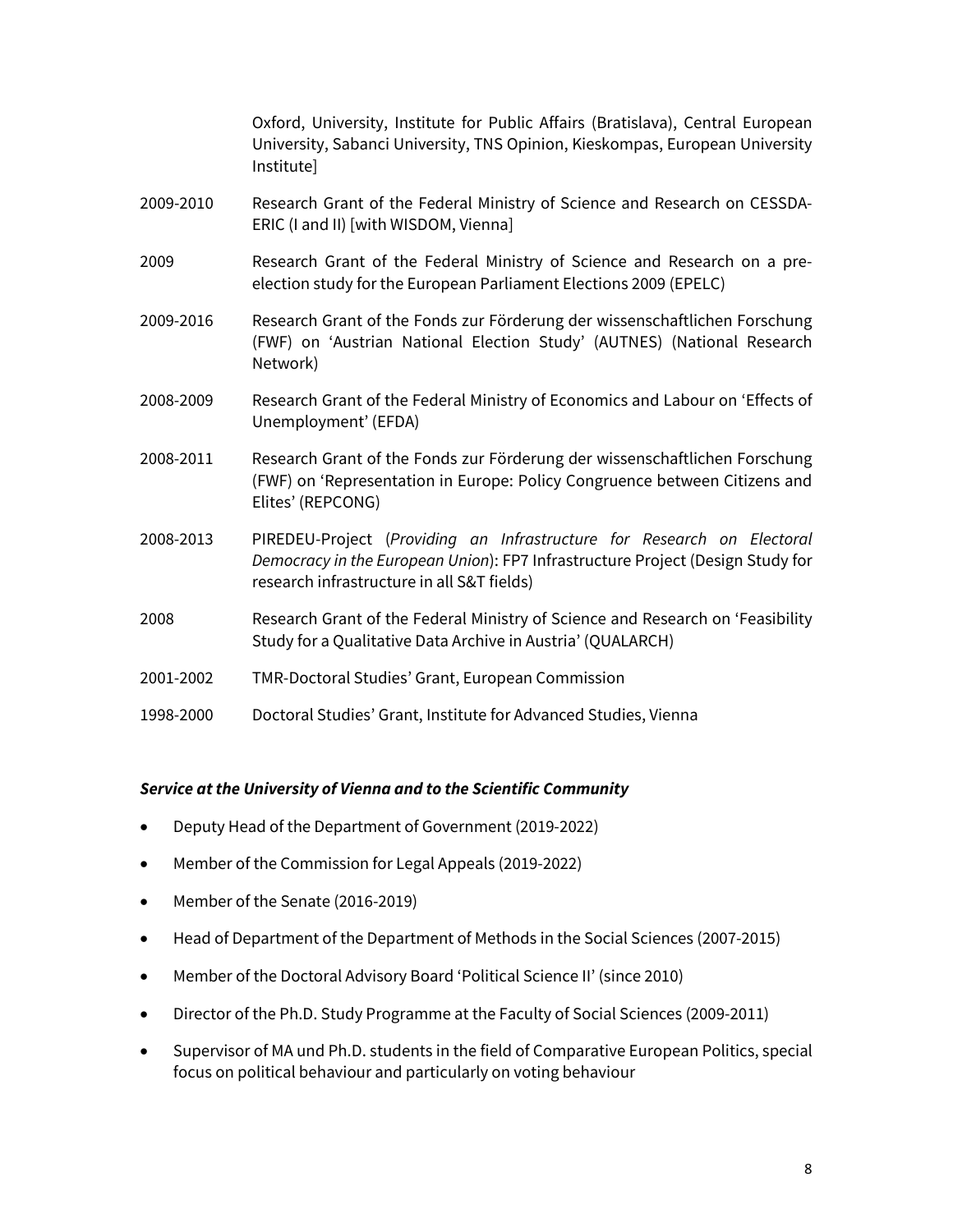- Member of the selection committee for students' research grants, University of Vienna (2008-2017)
- Member of the uni:docs committee (doctoral research grants), University of Vienna (2013- 2014, 2016)
- Member of Dissertation Committees
- Member of *Habilitation*-committees
- Reviewer of *Habilitation*-theses
- Chairperson and Member of Appointment Committees
- Internal Reviewer for Appointments of Professors
- External Reviewer for Appointments of Professors at foreign universities
- Member of the 'Strategy Team', Faculty of Social Sciences (2010-2011)
- Member of the work group 'Doctorate New', Faculty of Social Sciences (2007-2008)
- ECPR-representative of the University of Vienna

#### *Presentations and Media Appearance*

26.04.2022 "Support for European Integration in historical perspective", Presentation at the Diplomatic Academy on the conference "Alcide De Gaspari".

22.04.2022 Podcast on "Warum ist Wählen so wichtig?", Podcast for the Chamber of Architects and Engineers.

20.04.2022 "Citizen Perceptions: Findings and Recommendations and Treaty Changes to Strengthen Democracy in Europe", Presentation on the RECONNECT final conference on "The Future of Europe. How to strengthen the EU's fundamental values', Brussels and Online (19-21 April).

07.12.2021 Follow me: Wie politisch ist das Persönliche?, Interview with Ö1 Radiokolleg, [https://oe1.orf.at/programm/20211207/665300/Radiokolleg-Follow-me-Wie-politisch-ist-das-](https://oe1.orf.at/programm/20211207/665300/Radiokolleg-Follow-me-Wie-politisch-ist-das-Persoenliche)[Persoenliche](https://oe1.orf.at/programm/20211207/665300/Radiokolleg-Follow-me-Wie-politisch-ist-das-Persoenliche)

02.12.2021 'Demokratische Grundrechte im Spannungsfeld', Audimax Podcast University of Vienna[, https://medienportal.univie.ac.at/uniview/wissenschaft-gesellschaft/podcast](https://medienportal.univie.ac.at/uniview/wissenschaft-gesellschaft/podcast-detail/artikel/audimax-demokratische-grundrechte-im-spannungsfeld/)[detail/artikel/audimax-demokratische-grundrechte-im-spannungsfeld/](https://medienportal.univie.ac.at/uniview/wissenschaft-gesellschaft/podcast-detail/artikel/audimax-demokratische-grundrechte-im-spannungsfeld/)

21.10.2021 'Misinformedness About the European Union and the Preference to Vote to Leave or Remain', Presentation at University of Bern, Seminar Series (online).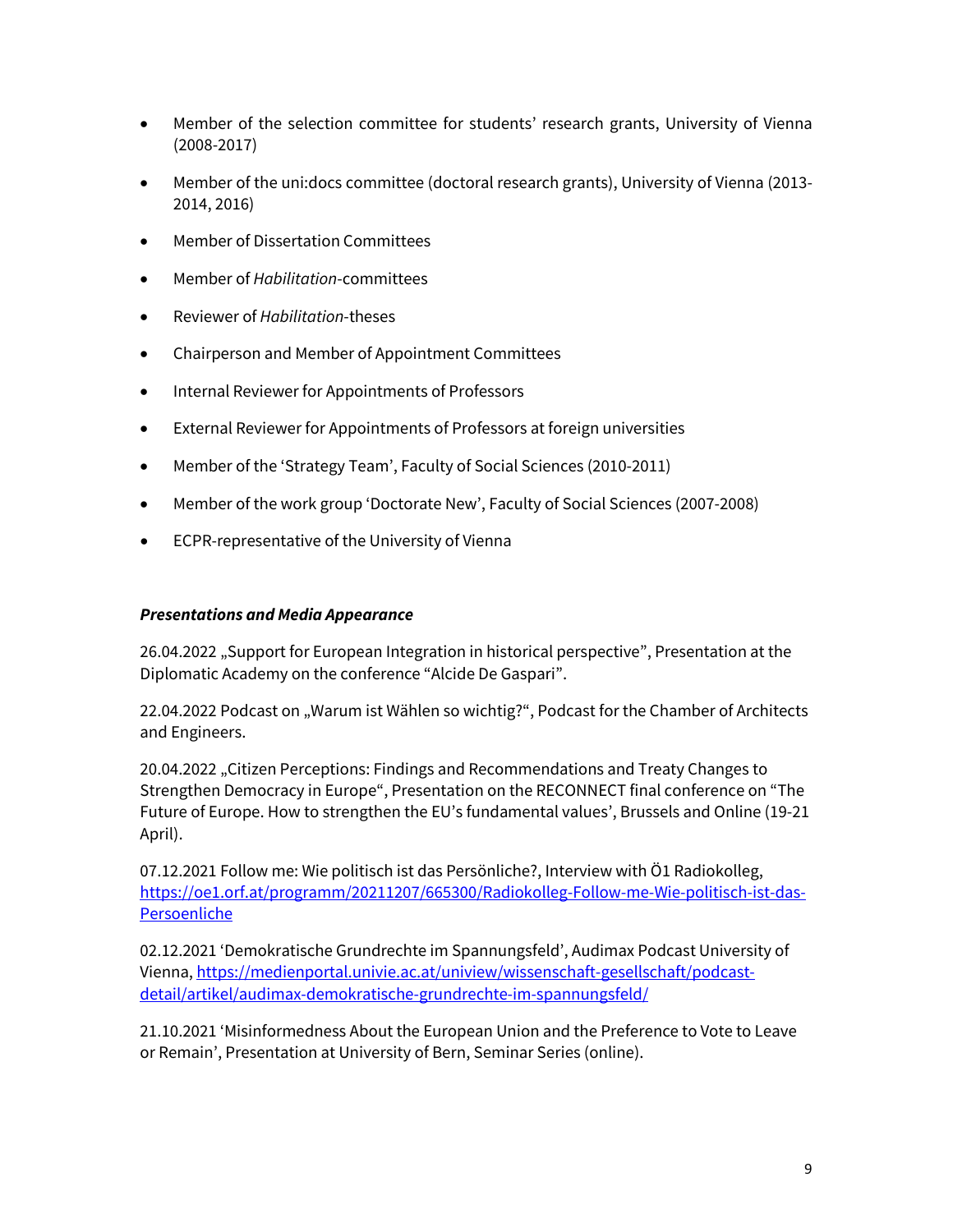18.10.2021 'Wechsel auf dem Wiener Kanzlerstuhl – für wie lange?' Interview with Euronews <https://de.euronews.com/2021/10/15/wechsel-auf-dem-wiener-kanzlerstuhl-fur-wie-lange>

12.10.2021 Government Crisis in Austria, Interview with Bayern2, Germany.

05.10.2021 'Misstrauen in den Staat', Radio Talk with *Ö1 (Punkt eins),*  <https://oe1.orf.at/programm/20211005/654883/Misstrauen-in-den-Staat>

22.09.2021 'Voting at 16', Guest in the Radio Talk Show "Tagesgespräch" of Bayern2, Germany.

26.08.2021 'Österreichs Grüne im Dilemma', Interview with ARD on Austrian Government Party The Greens[, https://www.tagesschau.de/ausland/europa/oesterreich-fluechtlinge](https://www.tagesschau.de/ausland/europa/oesterreich-fluechtlinge-afghanistan-101.html)[afghanistan-101.html](https://www.tagesschau.de/ausland/europa/oesterreich-fluechtlinge-afghanistan-101.html)

24.08.2021 'Was eine EU-weite Wahlpflicht bringen soll', Interview with DerStandard on compulsory voting at the EU-level[, https://www.derstandard.at/story/2000128883869/was](https://www.derstandard.at/story/2000128883869/was-eine-eu-weite-wahlpflicht-bringen-soll?ref=rss)[eine-eu-weite-wahlpflicht-bringen-soll?ref=rss](https://www.derstandard.at/story/2000128883869/was-eine-eu-weite-wahlpflicht-bringen-soll?ref=rss)

08.08.2021 'Austria – Episode 10', Interview with 'How My Country Works Podcast', [https://podcasts.apple.com/us/podcast/how-my-country-works-episode-10](https://podcasts.apple.com/us/podcast/how-my-country-works-episode-10-austria/id1561573685?i=1000531364492) [austria/id1561573685?i=1000531364492](https://podcasts.apple.com/us/podcast/how-my-country-works-episode-10-austria/id1561573685?i=1000531364492) 

05.08.2021 'Pandemic Repercussions on Democracy', Workshop Presentation at the Sommerdiskurs of the University of Vienna, Strobl, Austria.

03.07.2021 'Allein das Wahlalter abzusenken, wäre naiv', Interview with the "Frankfurter Allgemeine Zeitung" (FAZ) on Voting at 16[, https://www.faz.net/aktuell/politik/inland/wie](https://www.faz.net/aktuell/politik/inland/wie-sinnvoll-ist-ein-wahlrecht-ab-16-17396047.html)[sinnvoll-ist-ein-wahlrecht-ab-16-17396047.html](https://www.faz.net/aktuell/politik/inland/wie-sinnvoll-ist-ein-wahlrecht-ab-16-17396047.html)

02.07.2021 'Rethinking Democracy and the Democratic Future of Europe', Panel Discussant at the RECONNECT Conference 'Earning EU Citizens' Trust: Rethinking Democracy and Strengthening Rule of Law', virtual.

21.05.2021 "A general Knowledge Gap?, Presentation at the 1<sup>st</sup> Vienna Economic Dialogue 'Gender, Money and Finance' (May 20-21, 2021).

29.04.2021 "Wie wir wählen mit Sylvia Kritzinger", Alexandria Podcast, <https://www.alexandria-magazin.at/magazin/wie-wir-waehlen-mit-sylvia-kritzinger.php>

13.04.2021 amPUNKT - Podcast mit Sylvia Kritzinger: Wird die Coronakrise zu einer Vertrauenskrise?, [https://soundcloud.com/am\\_punkt/ampunkt-podcast-mit-sylvia-kritzinger](https://soundcloud.com/am_punkt/ampunkt-podcast-mit-sylvia-kritzinger-wird-die-coronakrise-zu-einer-vertrauenskrise)[wird-die-coronakrise-zu-einer-vertrauenskrise](https://soundcloud.com/am_punkt/ampunkt-podcast-mit-sylvia-kritzinger-wird-die-coronakrise-zu-einer-vertrauenskrise)

28.03.2021 '30 Prozent haben sich noch nie testen lassen', Interview with the newspaper "Kleine Zeitung" on the Corona measures

15.03.2021 'Rally 'Round the Flag: The COVID-19 Crisis and Trust in the National Government', Presentation at the workshop of the Austrian Biologist Association.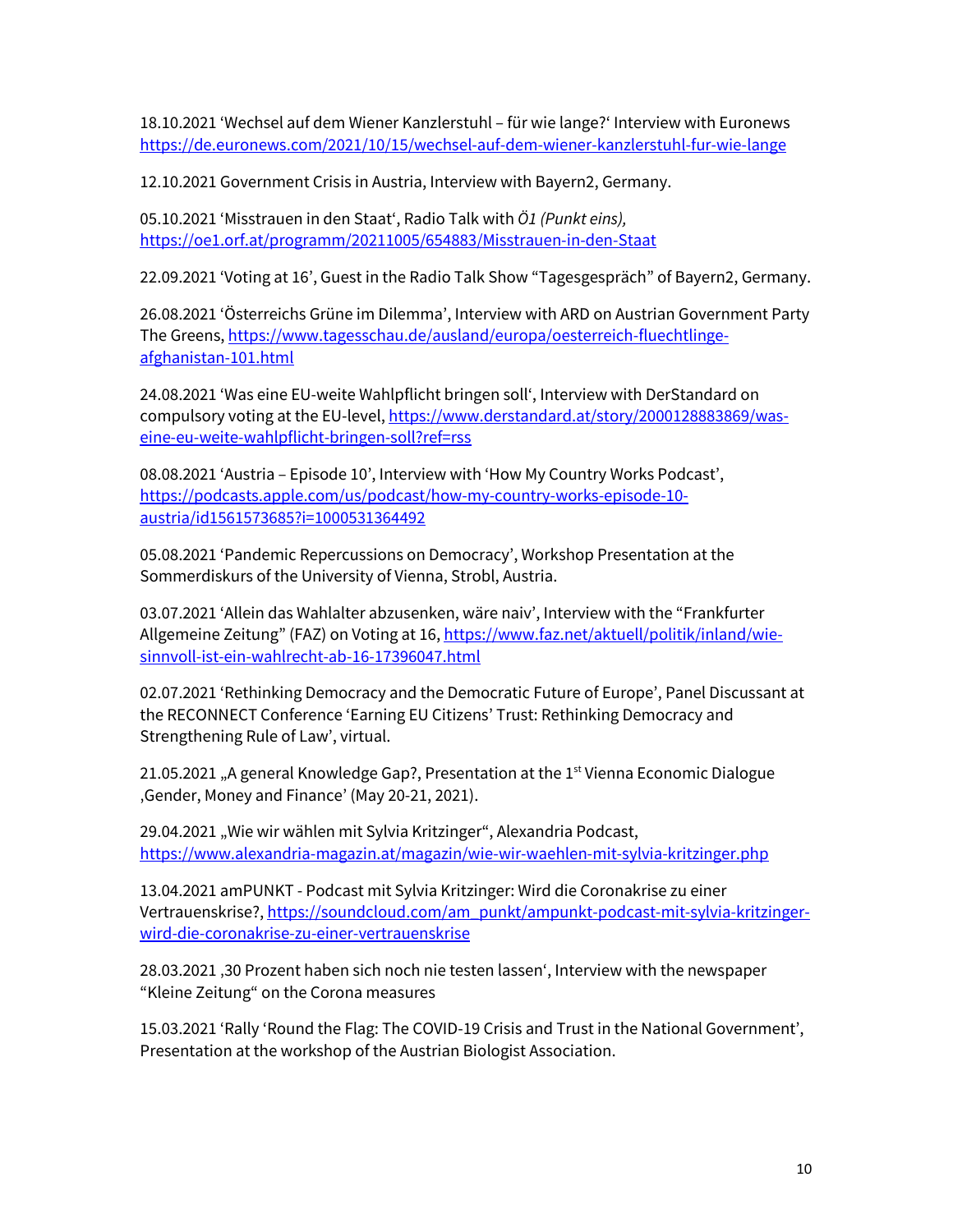10.03.2021 'COVID-19: "Viele sehen keine persönliche Gefahr"', Interview with uni:view Magazin, [https://medienportal.univie.ac.at/uniview/wissenschaft](https://medienportal.univie.ac.at/uniview/wissenschaft-gesellschaft/detailansicht/artikel/covid-19-viele-sehen-keine-persoenliche-gefahr/)[gesellschaft/detailansicht/artikel/covid-19-viele-sehen-keine-persoenliche-gefahr/](https://medienportal.univie.ac.at/uniview/wissenschaft-gesellschaft/detailansicht/artikel/covid-19-viele-sehen-keine-persoenliche-gefahr/) 

08.03.2021, Stimmung im Keller: "Politik ist mit schuld"', Interview with the newspaper "Kleine Zeitung" on the Corona measures

05.03.2021 'Explaining possibilities for dealing with survey data: data science and political science in partnership?', Presentation at the Research Network 'Data Science' at the University of Vienna, online.

03.03.2021 'Who would vote NOTA? Explaining a 'None Of The Above' choice in eight countries', Presentation at the Central European University (CEU), online.

27.02.2021 Radio interview with the public broadcaster ORF in Ö1-Mittagsjournal on the COVID-19 pandemic in Austria.

04.02.2021 'Die Österreicher\*innen und ihre Demokratie: die Balance zwischen Freiheit und Gleichheit', Keynote at the Conference 'Narrative gelungener Demokratie? Geschichte – Politik – Recht', University of Salzburg and State Parliament Salzburg, Salzburg, Austria.

28.01.2021 Interview with private TV station PULS 24 on current Corona measures in Austria

12.02.2021 'CESSDA Podcast with Sylvia Kritzinger', <https://anchor.fm/cessda/episodes/CESSDA-Podcast-with-with-Sylvia-Kritzinger-eosi7b>

09.01.2021 'Die Coronakrise hat mögliche Konflikte zwischen Grünen und ÖVP verdeckt', Interview with fm4.orf.at on the first year of the coalition between ÖVP and the Greens, <https://fm4.orf.at/stories/3010884/>

06.11.2020 Interview with the Austrian public broadcaster ORF-Konkret on the Corona measures

27.10.2019 'Votes for all!', Interview with Flashforwardpod, <https://www.flashforwardpod.com/2020/10/27/everybody-votes/>

22.10.2020 '"Unsere Werte" Welche Werte sind das eigentlich?', Presentation at *Stadt Wien "Integration and Diversität"* (City of Vienna 'Integration and Diversity'), Vienna, Austria.

20.10.2020 , The Austrian Corona Panel Project - ACPP', Presentation at the EOSC Governance Symposium 2020, virtual.

19.10.2020 , Zukunfsstrategie Sozialwissenschaftliche Forschungsinfrastrukturen Österreich', Presentation at the Workshop 'Weiterentwicklung der GSK-Forschungsinfrastrukturen in Österreich of the BMBWF, virtual.

07.10.2020 Interview with the magazine "Woman" on the Corona crisis.

22.09.2020 'Besorgt und doch nicht bereit für den Stopp des Klimawandels? Die Österreicher\*innen und ihr Verhältnis zum Klimawandel' , Presentation at the *2. ORF Klimadialog*, virtual.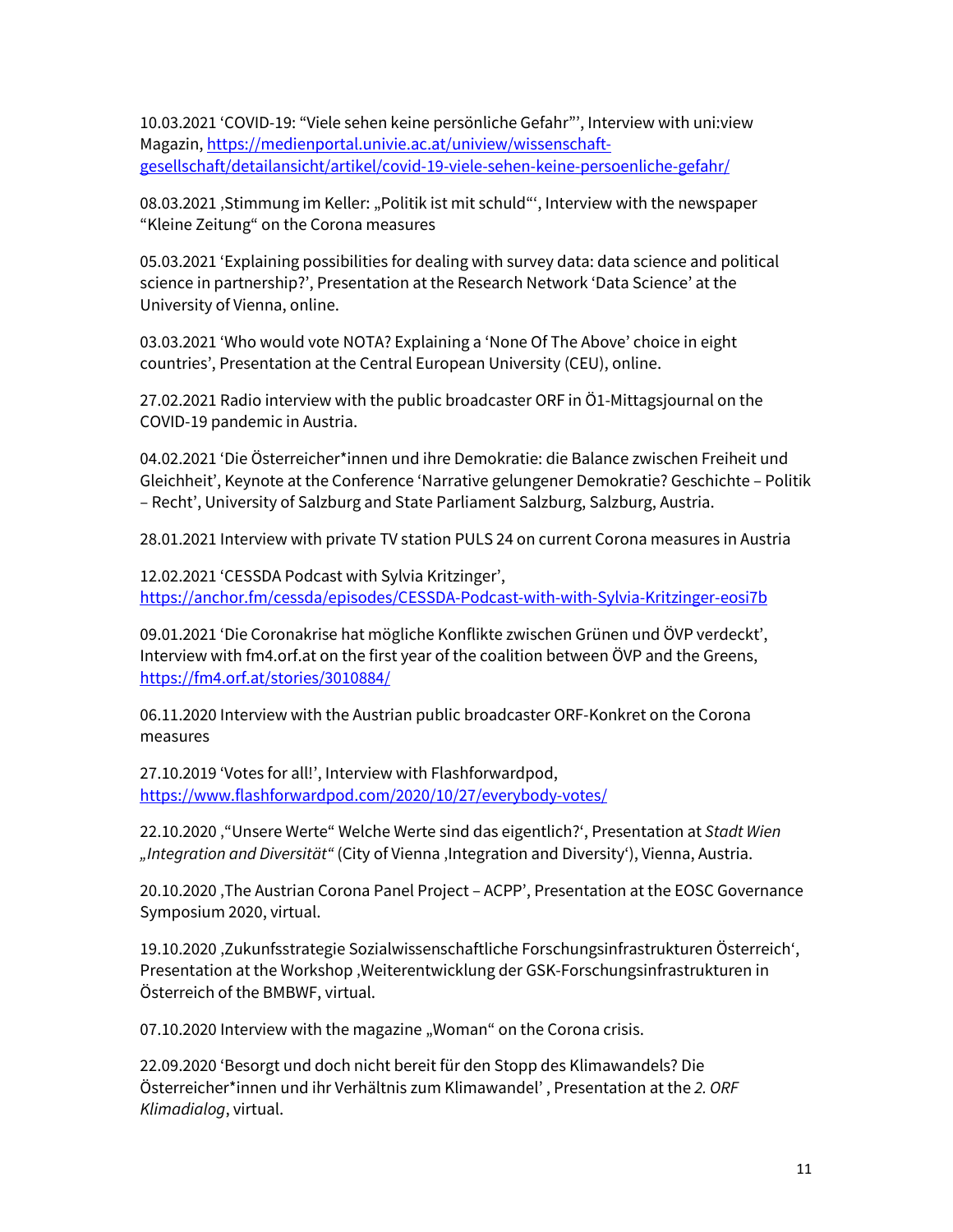21.09.2020 'Kreuzerl Machen: Gespräche über die Wien Wahl 2020', Interview with Radio NJOY 91.3FM[, http://wien.njoyradio.at/kreuzerl-machen-gespraeche-ueber-die-wien-wahl-2020/](http://wien.njoyradio.at/kreuzerl-machen-gespraeche-ueber-die-wien-wahl-2020/)

03.07.2020 'Reconnect Survey on the EP Elections 2019', Presentation at the RECONNECT Conference 'What Future for the European Union? Discussions on the Rule of Law and Democracy in the EU after COVID', virtual.

01.07.2020 'Zukunftsstrategie. Sozialwissenschaftliche Forschungsinfrastrukturen Österreich', Presentation at the IHS-conference 'Was Sozialwissenschaften leisten', Vienna, Austria.

27.06.2020 'Meinungsforschung in Corona-Zeiten', Interview with *Kitchen-Talk*, <https://www.youtube.com/watch?v=Mz9Di39Ebtw>

15.06.2020 'Corona: Ein Blick aus sozialwissenschaftlicher Sicht', Interview in *Ars Boni Episode* 32, [https://www.youtube.com/watch?v=\\_a13dn3\\_9eA&list=PLNsQQZ-](https://www.youtube.com/watch?v=_a13dn3_9eA&list=PLNsQQZ-Ar_sZJHiOKgs18mZ774J21DUDh&index=32)[Ar\\_sZJHiOKgs18mZ774J21DUDh&index=32](https://www.youtube.com/watch?v=_a13dn3_9eA&list=PLNsQQZ-Ar_sZJHiOKgs18mZ774J21DUDh&index=32)

09.06.2020 'Wie können wir der Zukunft eine Stimme geben?', Interview with *Die Presse*, <https://www.diepresse.com/5822716/wie-konnen-wir-der-zukunft-eine-stimme-geben>

28.05.2020 'Warum Menschen (nicht) wählen gehen', Demokratie 21 Podcast, <https://demokratie21.at/podcast-kritzinger/>

12.05.2020 'L'Autriche sauvée par les masques', Interview the La vie (N° 3898), [http://www.lavie.fr/actualite/monde/l-autriche-sauvee-par-les-masques-12-05-2020-](http://www.lavie.fr/actualite/monde/l-autriche-sauvee-par-les-masques-12-05-2020-106180_5.php) [106180\\_5.php](http://www.lavie.fr/actualite/monde/l-autriche-sauvee-par-les-masques-12-05-2020-106180_5.php)

05.03.2020 'National Identity Profiles and Support for the European Union', Presentation at the Interdisciplinary Seminar at the Diplomatic Academy, Vienna, Austria.

29.01.2020 'Warum brauchen wir Demokratie?', Interview with the big simple, <https://www.a1now.tv/de-int/playerpage/111577>

14.01.2020 'Why people turn away from politics and how to regain trust', Discussion at the Politische Akademie, Vienna, Austria.

11.01.2020 'National Identity Profiles and Support for the European Union', Presentation at the Webster University, Vienna, Austria

13.11.2019 'Voting at 16 in Austria: Motivations, Experiences, Outlook', Presentation at the conference 'Redefining Power: Strengthening the rights of the child as the key to a futureproof Europe', Council of Europe (in the framework of the French Presidency of the Committee of Ministers of the Council of Europe), Strasbourg, France.

07.11.2019 'Austria and Hungary: The European Parliament Elections 2019 and Citizens' Perspectives', Presentation at the CEU-Roundtable 'Trend, coincidence, or not even remotely similar? Setbacks and advances for liberal democracy in recent elections Austria, Hungary, Poland, and Romania', Vienna, Austria.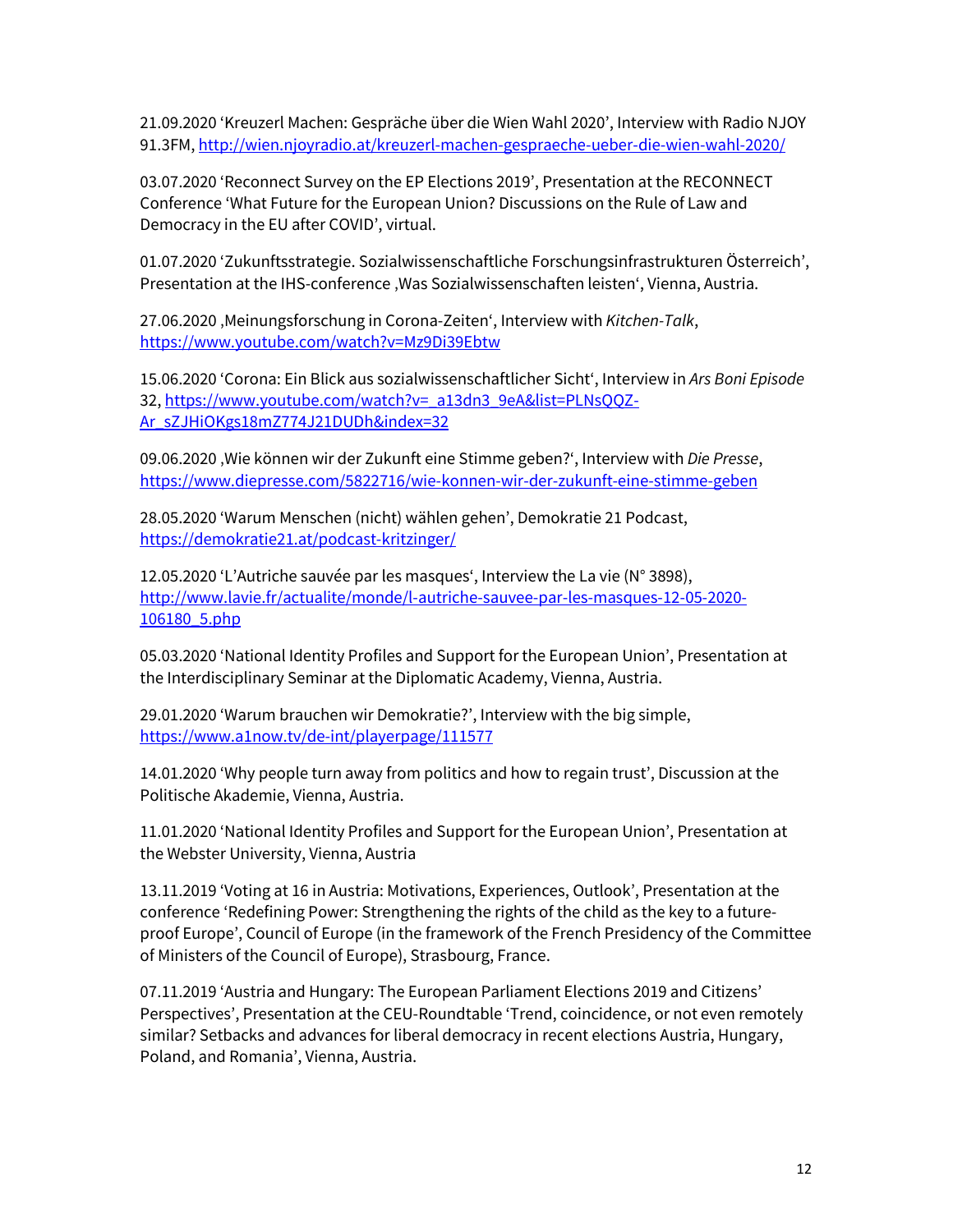18.10.2019 'The 2019 European Parliament Elections', Presentation at *Liaison Office of the European Parliament in Austria*, Vienna.

17.10.2019 '"Unsere Werte" Welche Werte sind das eigentlich?', Presentation at *Stadt Wien "Integration and Diversität"* (City of Vienna 'Integration and Diversity'), Vienna, Austria.

15.10.2019 'Wertewandel? Die Europäische Wertestudie 1990-2018', Presentation at *Bund Sozialdemokratischer Akademiker* (Union of Social-democratic University Graduates), Vienna, Austria. <https://www.idealismprevails.at/die-republik-im-umbruch-quo-vadis-osterreich/>

03.10.2019 'Vom Ende des Rechtspopulismus zu sprechen, scheint verfrüht', Interview with *Frankfurter Allgemeine Zeitung* (FAZ), [https://www.faz.net/aktuell/politik/ausland/oesterreich-wahl-warum-der-rechtspopulismus](https://www.faz.net/aktuell/politik/ausland/oesterreich-wahl-warum-der-rechtspopulismus-nicht-am-ende-ist-16415001.html)[nicht-am-ende-ist-16415001.html](https://www.faz.net/aktuell/politik/ausland/oesterreich-wahl-warum-der-rechtspopulismus-nicht-am-ende-ist-16415001.html)

02.10.2019, Kurz vertritt lediglich seine Wähler', Interview with BARFUSS - Südtiroler Onlinemagazin[, https://www.barfuss.it/leben/%E2%80%9Ekurz-vertritt-lediglich-seine](https://www.barfuss.it/leben/%E2%80%9Ekurz-vertritt-lediglich-seine-w%C3%A4hler%E2%80%9C)[w%C3%A4hler%E2%80%9C](https://www.barfuss.it/leben/%E2%80%9Ekurz-vertritt-lediglich-seine-w%C3%A4hler%E2%80%9C)

30.09.2019 Interview with DW Europe on the Austrian National Election 2019, [https://twitter.com/dw\\_europe/status/1178698341686927360](https://twitter.com/dw_europe/status/1178698341686927360)

27.09.2019 Postcast '#78 Erklär mir die Demokratie 9 – das Wählen', <https://erklaermir.simplecast.com/episodes/78>

19.09.2019 Interview on the meaning of left and right, Dok1, ORF.

11.09.2019 'Das Kreuz mit dem Kreuzerl', Radio Talk with *Ö1 (Punkt eins)* <https://oe1.orf.at/programm/20190911/572379/Das-Kreuz-mit-dem-Kreuzerl>

31.08.2019 'Frauen wählen anders', Interview with *Wiener Zeitung*, [https://www.wienerzeitung.at/nachrichten/politik/oesterreich/2025221-Frauen-waehlen](https://www.wienerzeitung.at/nachrichten/politik/oesterreich/2025221-Frauen-waehlen-anders.html?em_cnt_page=3)[anders.html?em\\_cnt\\_page=3](https://www.wienerzeitung.at/nachrichten/politik/oesterreich/2025221-Frauen-waehlen-anders.html?em_cnt_page=3)

31.07.2019 , European Citizens and the Future: European Parliament Elections and Citizens' Perspectives', Keynote at the Sommerdiskurs of the University of Vienna, Strobl, Austria.

10.07.2019 'Representation challenged: responsiveness, responsibility and populist parties', Lecture at the Jean Monnet Module and Summer Program on Parliamentary Democracy in Europe, 8th edition, "Parliamentary Elections and Democratic Accountability in the Age of Populism" 8-19 July 2019, LUISS, School of Government, Rome, Italy.

05.07.2019 Participation in the Policy Roundtable 'Democracy in the European Union' at the RECONNECT-Conference 'Democracy and the Rule of Law in the EU', Brussels, Belgium.

19.06.2019 'Die EU-Wahl hat die Politik verändert', Interview with *Falter-Heureka*, [https://www.falter.at/heureka/FALTER\\_2019061948622AA677/die-eu-wahl-hat-die-politik](https://www.falter.at/heureka/FALTER_2019061948622AA677/die-eu-wahl-hat-die-politik-verandert)[verandert](https://www.falter.at/heureka/FALTER_2019061948622AA677/die-eu-wahl-hat-die-politik-verandert)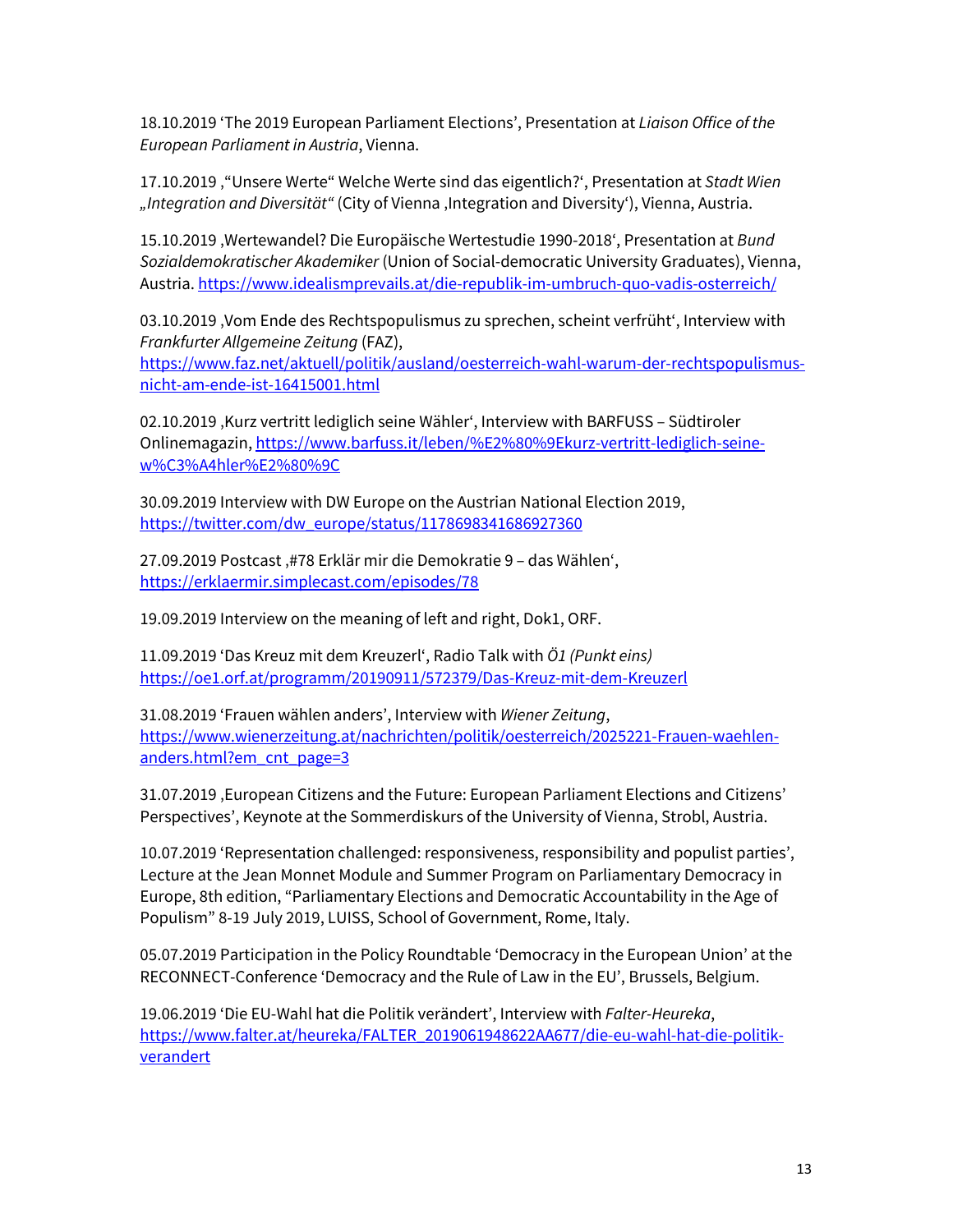28.05.2019 'Austria readies for 'fierce campaign after Kurz fall', Interview with *Agence France-Press*, [https://www.france24.com/en/20190528-austria-readies-fierce-campaign-after-kurz](https://www.france24.com/en/20190528-austria-readies-fierce-campaign-after-kurz-fall)[fall,](https://www.france24.com/en/20190528-austria-readies-fierce-campaign-after-kurz-fall) [https://www.lexpress.fr/actualites/1/monde/autriche-sebastian-kurz-lance-la-bataille](https://www.lexpress.fr/actualites/1/monde/autriche-sebastian-kurz-lance-la-bataille-des-legislatives_2080825.html)[des-legislatives\\_2080825.html](https://www.lexpress.fr/actualites/1/monde/autriche-sebastian-kurz-lance-la-bataille-des-legislatives_2080825.html)

24.05.2019 'Europawahlen sind nicht mehr zweitranging', Interview with *uni:view*, [https://medienportal.univie.ac.at/uniview/wissenschaft](https://medienportal.univie.ac.at/uniview/wissenschaft-gesellschaft/detailansicht/artikel/europawahlen-sind-nicht-mehr-zweitrangig/)[gesellschaft/detailansicht/artikel/europawahlen-sind-nicht-mehr-zweitrangig/](https://medienportal.univie.ac.at/uniview/wissenschaft-gesellschaft/detailansicht/artikel/europawahlen-sind-nicht-mehr-zweitrangig/)

21.05.2019 'Sebastian Kurz hat das rhetorisch brilliant gelöst', Interview with *Frankfurter Allgemeine Zeitung* (FAZ),

[https://www.faz.net/aktuell/politik/ausland/politikwissenschaftlerin-ueber-oesterreich-kurz](https://www.faz.net/aktuell/politik/ausland/politikwissenschaftlerin-ueber-oesterreich-kurz-hat-das-brillant-geloest-16198533-p2.html?printPagedArticle=true#pageIndex_1)[hat-das-brillant-geloest-16198533-p2.html?printPagedArticle=true#pageIndex\\_1](https://www.faz.net/aktuell/politik/ausland/politikwissenschaftlerin-ueber-oesterreich-kurz-hat-das-brillant-geloest-16198533-p2.html?printPagedArticle=true#pageIndex_1)

20.05.2019 'Krise in Wien', Interview with *heute journal*, ZDF, <https://www.zdf.de/nachrichten/heute-journal/heute-journal-vom-20-mai-2019-100.html>

19.04.2019 'Europa-Talk', Interview with *w24* on the European Parliament Election 2019, [https://www.w24.at/Sendungen-A-Z/Europa-Talk/Alle-Folgen.](https://www.w24.at/Sendungen-A-Z/Europa-Talk/Alle-Folgen)

08.03.2019 'Women's perspectives over time: Findings from the European Value Survey 2018', Keynote at *The Supreme Court of Justice of the Republic of Austria*, Vienna.

19.11.2018 'Interdisciplinary Value Research', Keynote at the conference 'European values, rule of law and security' by the Federal Ministry of the Interior, Vienna, Austria.

21.10.2018 'Value study: Who is a real Austrian?' cover story in *Kurier* <https://kurier.at/politik/inland/wertestudie-wer-ist-ein-echter-oesterreicher/400151376>

20.10.2018 'In what Austrians believe', cover story in the magazine *Profil* <https://www.profil.at/oesterreich/titelgeschichte-woran-oesterreich-glaubt-10422507>

11.09.2018 'What does voting at 16 change? The case of Austria', Interview with *Euronews* <https://www.euronews.com/2018/09/11/what-does-voting-at-16-change-the-case-of-austria>

06.09.2018 'Pushing Authoritarianism and Populism? A Citizen Perspective', Keynote at the Conference '1918-1938-2018 – Dawn of an Authoritarian Century?', University of Vienna and Federal Agency for Civic Education, Schloss Eckertsau, Austria.

06.06.2018 'Populism in Austria', Presentation at the Workshop 'Parties, Populism and Participation: Hungarian elections in a comparative perspective', *Central European University* and *Friedrich Ebert Stiftung*, Budapest, Hungary.

16.05.2018 , Publizieren in den Geistes- und Sozialwissenschaften', Presentation at the Center for Doctoral Studies of the University of Vienna.

09.03.2018 'Wahlalter: Mit 16 besonders motiviert', Interview with *Die Presse* [https://diepresse.com/home/science/5385390/Wahlalter\\_Mit-16-besonders-motiviert](https://diepresse.com/home/science/5385390/Wahlalter_Mit-16-besonders-motiviert)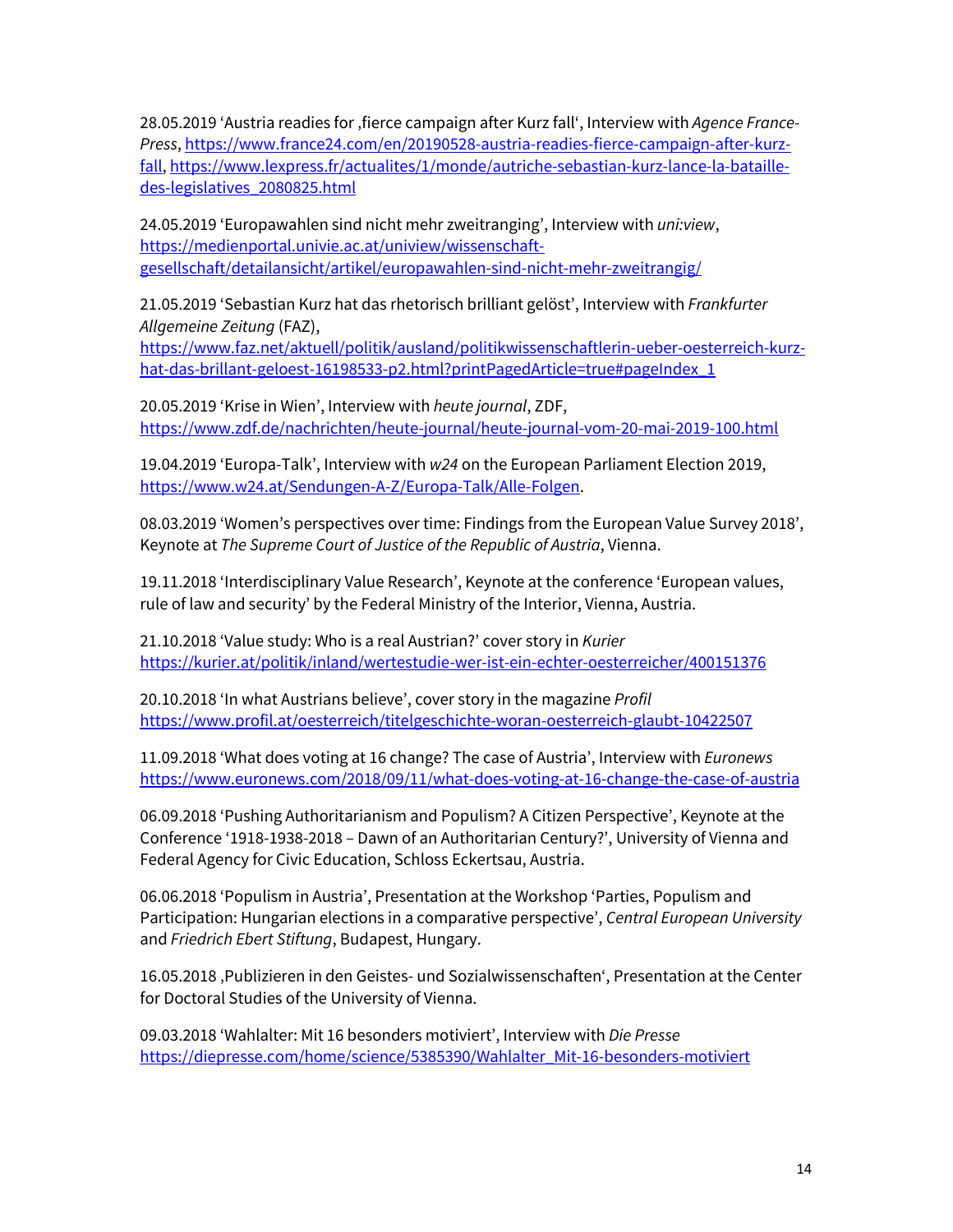21.12.2017 'Leben, wählen, mit(b)estimmen – Wahlrecht im Fluss', Interview for the *APA Dossier* on Democrac[y http://science.apa.at/dossier/Leben\\_waehlen\\_mit\\_be\\_stimmen\\_-](http://science.apa.at/dossier/Leben_waehlen_mit_be_stimmen_-_Wahlrecht_im_Fluss/SCI_20171221_SCI77894348839735800) [\\_Wahlrecht\\_im\\_Fluss/SCI\\_20171221\\_SCI77894348839735800](http://science.apa.at/dossier/Leben_waehlen_mit_be_stimmen_-_Wahlrecht_im_Fluss/SCI_20171221_SCI77894348839735800)

21.12.2017 'FPÖ-Wähler stehen ökonomisch weiter links als die Partei', Interview with *derStandard* [http://derstandard.at/2000070788364-2000020665585/FPOe-Waehler-stehen](http://derstandard.at/2000070788364-2000020665585/FPOe-Waehler-stehen-oekonomisch-weiter-links-als-die-Partei)[oekonomisch-weiter-links-als-die-Partei](http://derstandard.at/2000070788364-2000020665585/FPOe-Waehler-stehen-oekonomisch-weiter-links-als-die-Partei)

15.12.2017 'Erste Analysen zur Nationalratswahl 2017', Presentation at the 'FachMittage' of the Parliament Board of the Austrian Parliament.

14.11.2017 'Zehn Jahre Wählen mit 16: Österreichs Vorreiterrolle in Europa', Interview with *thema Vorarlberg* [http://themavorarlberg.at/gesellschaft/zehn-jahre-waehlen-mit-16](http://themavorarlberg.at/gesellschaft/zehn-jahre-waehlen-mit-16-oesterreichs-vorreiterrolle-europa) [oesterreichs-vorreiterrolle-europa](http://themavorarlberg.at/gesellschaft/zehn-jahre-waehlen-mit-16-oesterreichs-vorreiterrolle-europa)

19.10.2017 Interview with *New York Times* on the Austrian National Election 2017 <https://www.nytimes.com/2017/10/19/style/sebastian-kurz-austria-branding-style.html>

17.10.2017 'Ist die Demokratie im Umbruch?' User article for *Der Standard* <http://derstandard.at/2000065873280/Ist-die-Demokratie-tatsaechlich-im-Umbruch>

16.10.2017 Interview with *Washington Post* on the Austrian National Election 2017 [https://www.washingtonpost.com/world/europe/austrian-election-yields-a-hard-right-turn](https://www.washingtonpost.com/world/europe/austrian-election-yields-a-hard-right-turn-as-conservative-and-nationalist-parties-gain/2017/10/15/d1dce850-ad22-11e7-9b93-b97043e57a22_story.html?tid=ss_tw&utm_term=.2b8dbcf705d6)[as-conservative-and-nationalist-parties-gain/2017/10/15/d1dce850-ad22-11e7-9b93](https://www.washingtonpost.com/world/europe/austrian-election-yields-a-hard-right-turn-as-conservative-and-nationalist-parties-gain/2017/10/15/d1dce850-ad22-11e7-9b93-b97043e57a22_story.html?tid=ss_tw&utm_term=.2b8dbcf705d6) [b97043e57a22\\_story.html?tid=ss\\_tw&utm\\_term=.2b8dbcf705d6](https://www.washingtonpost.com/world/europe/austrian-election-yields-a-hard-right-turn-as-conservative-and-nationalist-parties-gain/2017/10/15/d1dce850-ad22-11e7-9b93-b97043e57a22_story.html?tid=ss_tw&utm_term=.2b8dbcf705d6)

16.10.2017 Interview with *France 24* on the Austrian National Election 2017 [http://www.france24.com/fr/20171014-legislatives-autriche-sebastian-kurz-conservateurs](http://www.france24.com/fr/20171014-legislatives-autriche-sebastian-kurz-conservateurs-ovp-immigration-macron-fpo)[ovp-immigration-macron-fpo](http://www.france24.com/fr/20171014-legislatives-autriche-sebastian-kurz-conservateurs-ovp-immigration-macron-fpo) and [https://www.france24.com/en/20171016-sebastian-kurz](https://www.france24.com/en/20171016-sebastian-kurz-austrian-wonder-kid-poised-make-history)[austrian-wonder-kid-poised-make-history](https://www.france24.com/en/20171016-sebastian-kurz-austrian-wonder-kid-poised-make-history)

October 2017 – Interviews on the Austrian national election 2017 with *Al-Jazeera*, *Austrian Press Agency*, *SverigesRadio*, *Deutsche Welle*, *Bloomberg Bulgaria*.

12.10.2017 'Nationalratswahl in Österreich: Jung, männlich, rechts?' Interview with *Die Zeit*. <http://www.zeit.de/campus/2017-10/nationalratswahl-oesterreich-junge-waehler-fpoe-oevp>

27.09.2017 'Veränderungen der Parteienlandschaft und deren Auswirkungen auf das politische System', Presentation at the Frauenrat [\(www.frauenrat.co.at\)](http://www.frauenrat.co.at/), Vienna.

11.09.2017 Interview with uni:view 'Unehrlichkeit können wir nie ausschließen' [http://medienportal.univie.ac.at/uniview/wissenschaft](http://medienportal.univie.ac.at/uniview/wissenschaft-gesellschaft/detailansicht/artikel/wahlumfragen-unehrlichkeit-koennen-wir-nie-ausschliessen/)[gesellschaft/detailansicht/artikel/wahlumfragen-unehrlichkeit-koennen-wir-nie](http://medienportal.univie.ac.at/uniview/wissenschaft-gesellschaft/detailansicht/artikel/wahlumfragen-unehrlichkeit-koennen-wir-nie-ausschliessen/)[ausschliessen/](http://medienportal.univie.ac.at/uniview/wissenschaft-gesellschaft/detailansicht/artikel/wahlumfragen-unehrlichkeit-koennen-wir-nie-ausschliessen/)

14.04.2017 Interview with MDR (Mitteldeutscher Rundfunk) on 'Voting rights for children'

31.03.2017 Interview on 'The Young, Right Europe' for Zeit Campus [\[http://www.zeit.de/campus/2017-03/rechtspopulismus-europa-wahlen-frankreich](http://www.zeit.de/campus/2017-03/rechtspopulismus-europa-wahlen-frankreich-interessen-jung-rechts/seite-5)[interessen-jung-rechts/seite-5\]](http://www.zeit.de/campus/2017-03/rechtspopulismus-europa-wahlen-frankreich-interessen-jung-rechts/seite-5).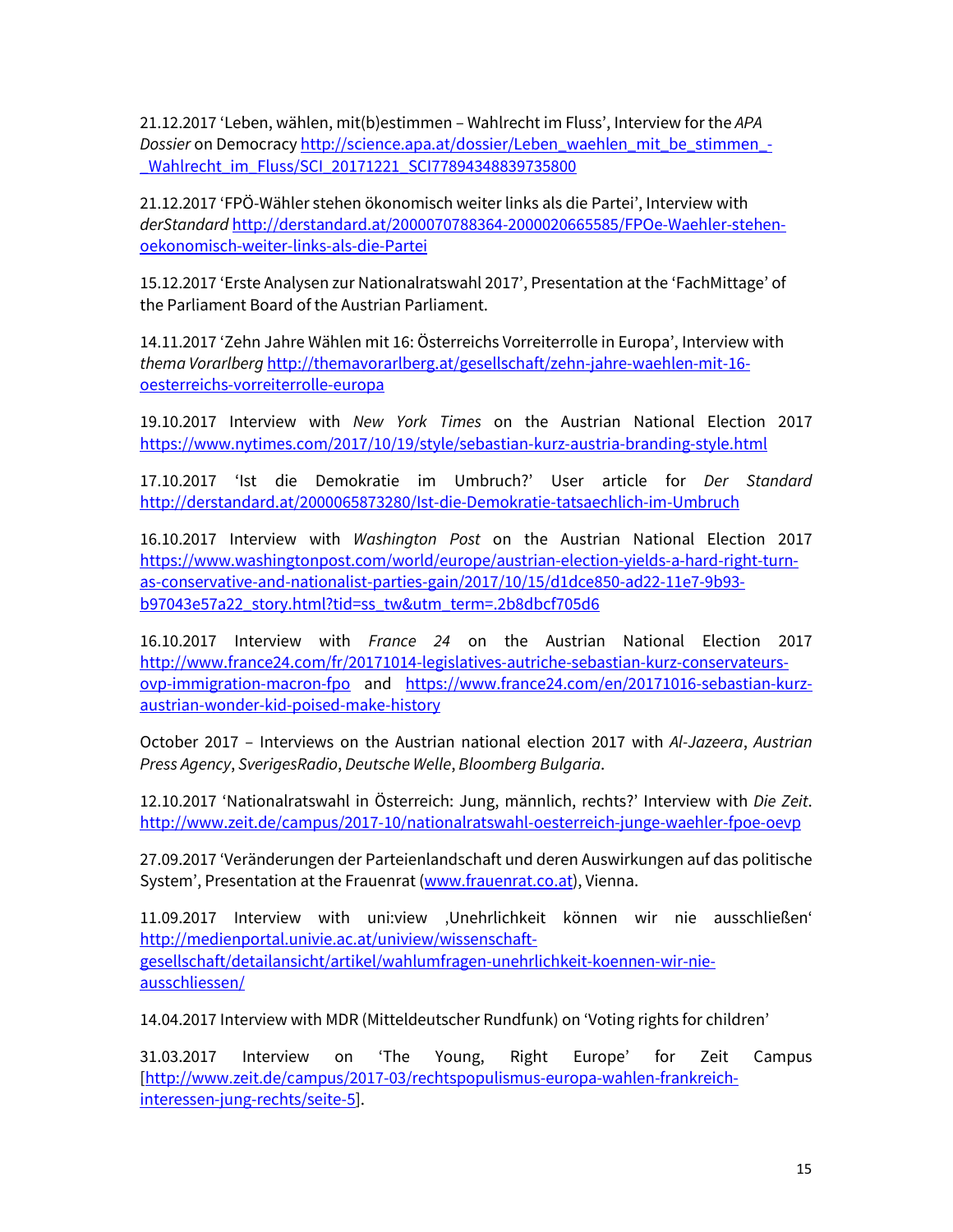03.03.2017 'How has the radical right transformed established conflict lines?, Presentation at the Gründungstag of the *Mainzer Zentrum für empirische Demokratieforschung*.

19.01.2017 Interview on Political Opinion Polls for the Radio Programme ,Dimensionen - die Welt der Wissenschaft', Ö1.

5.12.2016 'Ein Monitoring für die österreichische Demokratie', Interview with *Die Presse*.

21.10.2016 'Wahlalter ab 16?, Presentation at Friedrich-Ebert Stiftung – Gesprächskreis "Zukunft der Parteiendemokratie", Berlin, Germany.

23.05.2016 'Wahl des kleineren Übels', Interview with *Deutsche Welle* in the aftermath of the Austrian presidential election.

05.11.2015 'Wählen mit 16', Presentation at "Dialog Jugendforschung on tour", Akzent, Salzburg, Austria.

21.10.2105 Participation in panel discussion 'Shift to the right in Austria: an analysis of the Austrian elections in 2015', Social Academy, Austrian Chamber of Labour.

21.10.2015 'Data Quality in Statistical Surveys: Survey Methodology in the Social Science', Presentation at the Statistics Days of the Austrian Statistical Association (ÖSG), Vienna, Austria.

12.10.2015 Interview 'Local Elections in Vienna' with NDR (Norddeutscher Rundfunk) 'Mittagsecho'

01.10.2015 'The Platform for Surveys, Methods and Analyses', Presentation at the Annual Conference of the Austrian Society of Sociology, Innsbruck, Austria.

22.09.2015 'Media and Party Communication Effects on Intra-Campaign Vote Switching'. Talk at the Rotary Club Vienna, Austria.

06.08.2015 'More Pragmatic than Utopian? Public Perceptions of Europe', Presentation at the Summer Discourse of the University of Vienna, Strobl, Austria.

08.07.2015 'Implicit attitudes and inconsistent issue voting: the example of the radical right vote'. Presentation at University of Koblenz-Landau, Forschungskolloquium.

24.06.2015 'Media and Party Communication Effects on Intra-Campaign Vote Switching'. Presentation at the Conference of the Research Group 'Communication, Media, Politics' of the University of Koblenz/Landau, Germany.

28.05.2015 'Media and Party Communication Effects on Intra-Campaign Vote Switching'. Presentation at University of Bern, Seminar Series.

15.05.2015 'Types of electoral accountability and electoral behavior'. Presentation at the EUI-Workshop 'Beyond the Democratic Deficit: Political Representation & Differential Policy Responsiveness in the European Union', Florence, Italy.

12.05.2015 Radio interview with Rai Sender Bozen 'The decline in voter turnout'.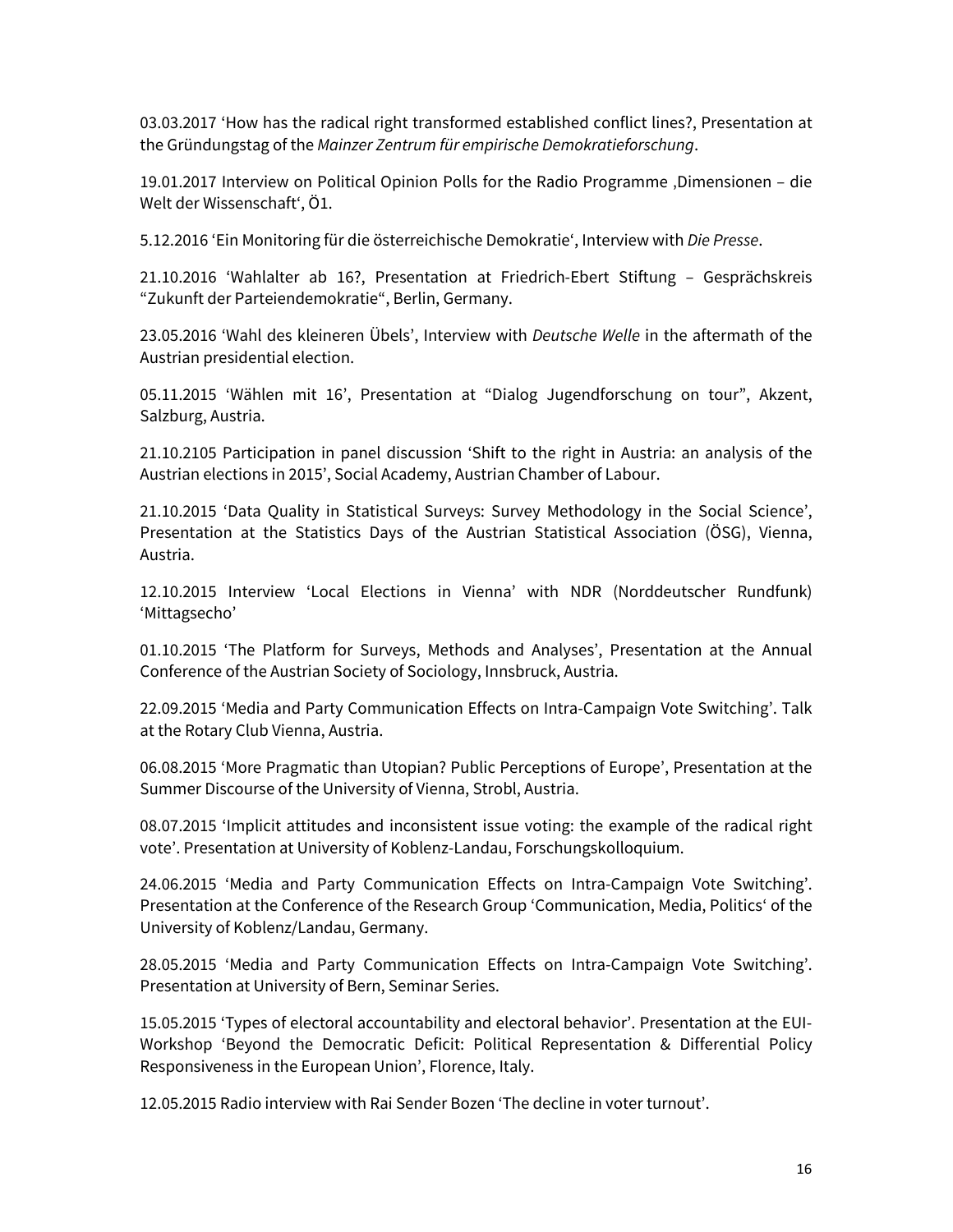29.04.2015 Participation in panel discussion 'The British Election System: Analytical Comparison with Austria', The Diplomatic Academy of Vienna and the British Embassy in Vienna.

24.11.2014 'Wählen mit 16', Presentation at "Dialog Jugendforschung on tour", Province of Bolzano/Bozen (Italy).

18.11.2014 'Support for Europe? Media attention and implicit attitudes' [together with David Johann], Presentation at Workshop 'Campaigning for Europe 2014: Parties, Mass Media and Voters in the European Parliamentary Elections 2014', Annweiler, Germany.

13.11.2014 'Wählen mit 16: Erkenntnisse aus der Nationalratswahl 2013', Presentation at "Fokus Jugendforschung", Region of Styria (Land Steiermark).

07.11.2014 Radio transmission 'Ansichtssache', RAI Sender Bozen

22.09.2014 '5 things you should know when doing a PhD', Presentation at the *Welcome Days 2014*, University of Vienna, Centre for Doctoral Studies.

07.07.2014 'Europawahl 2014: Bleibt alles anders?', Commentary for 'Der Standard' [together with David Johann and Paul Schmidt] [\(http://derstandard.at/2000002770196/Europawahl2014-Bleibt-alles-anders\)](http://derstandard.at/2000002770196/Europawahl2014-Bleibt-alles-anders).

06.06.2014 Participation in panel discussion 'Digitalisierung der Demokratie – Untergang der politischen Parteien', win<sup>2</sup> conference, Uni Management Club, Eisenstadt.

28.05.2014 'Ready to Vote? Voting @16 and experiences from Austria', Presentations in the *Vote@16* conference, University of Tallinn.

14.05.2014 'Neue Methodenansätze zur Reduzierung von Overreporting in Fragen zur Wahlbeteiligung und ihre Effekte', Presentation in *Science & Drinks*, University of Vienna.

30.03.2014 'Bilanz: Wählen mit 16', Interview in the TV-program *Hohes Haus*, ORF.

27.03.2014 Radio transmission 'Die Qual der Wahl: Wählen mit 16', ORF Ö1 Journal Panorama.

25.03.2014 'Wählen mit 16: Erreichen Politik und Medien die junge Generation?', Presentation at FORUM MEDIEN.MACHT.DEMOKRATIE at the Austrian Parliament.

13.03.2014 'Wählen mit 16 bei der Nationalratswahl 2013', Presentation at the *Dialog Jugendforum* of the Federal Ministry of Economy, Family and Youth

31.01.2014 'AUTNES – Die österreichische nationale Wahlstudie. Die Nationalratswahl 2013 – Erste Ergebnisse', Presentation at the 'FachMittage' of the Parliament Board of the Austrian Parliament [with Eva Zeglovits].

18.12.2013 'Knowing Left from Right and More from Less: Information Environments and Knowledge of Party Positions', Presentation at University of Bern, Seminar Series.

28.11.2013 'The Outcome of the Austrian Elections in Times of Crisis', Presentation at the EUDO Dissemination Conference 2013, EUI, Florence, Italy.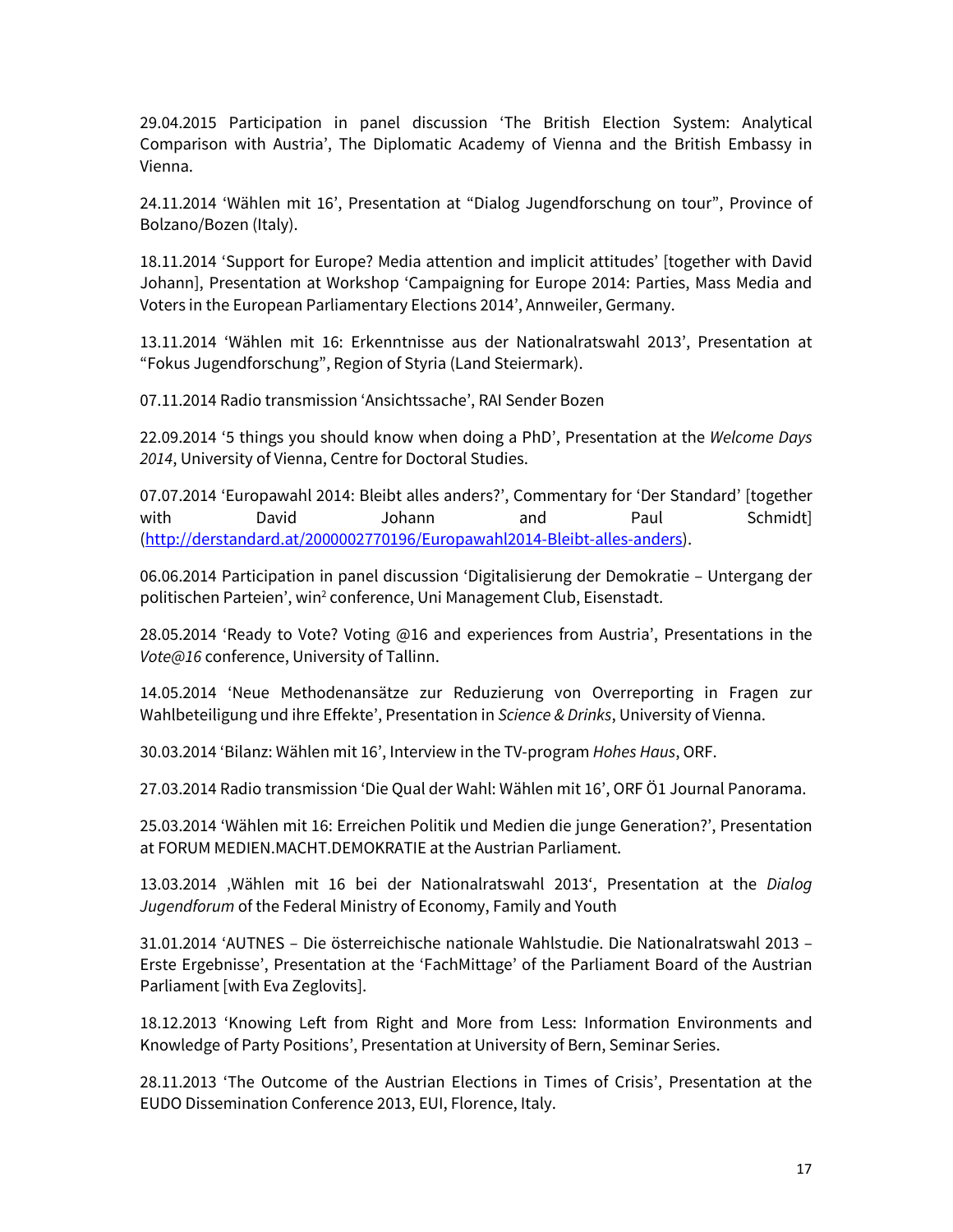20.11.2103 'Nationalratswahl 2013: Was hat Österreich bewegt?', Presentation at AmPuls organized by the Austrian Science Fund.

07.11.2013 , Wählen mit 16 bei der Nationalratswahl 2013 – Erste Ergebnisse', Presentation at the *Dialog Jugendforum* of the Federal Ministry of Economy, Family and Youth

29.09.2013 Österreichische Wähler sind ein seltsames Vok, *Presse am Sonntag*

19.09.2913 Interview for DIE ZEIT on Green voters in Austria

18.09.2013 Interview for Agence France-Presse on 'Autriche: les classes populaires courtisées avant les élections', [http://www.liberation.fr/monde/2013/09/18/autriche-les-classes](http://www.liberation.fr/monde/2013/09/18/autriche-les-classes-populaires-courtisees-avant-les-elections_932743)[populaires-courtisees-avant-les-elections\\_932743](http://www.liberation.fr/monde/2013/09/18/autriche-les-classes-populaires-courtisees-avant-les-elections_932743) and [http://www.youtube.com/watch?v=CGetwoI\\_bG8](http://www.youtube.com/watch?v=CGetwoI_bG8)

18.09.2013 Radio transmission 'Reality Check: Who votes for whom', ORF *FM4*.

12.09.2013 'The Austrian Voter', Interview in *ORF Magazin Heute Mittag*.

11.09.2013 'Studie zum Wahlverhalten der Österreicher', Interview for *ORF2 ZIB2*.

11.09.2013 Radio transmission 'Von Tag zu Tag: Was österreichische Wählerinnen und Wähler beeinflusst', Ö1-ORF.

05.09.2013 ['Aussagekraft der Zeitungsumfragen gering'](http://oe1.orf.at/artikel/350766), Interview for the radio programme *Ö1 Morgenjournal*.

03.09.2013 ['Ein Porträt der Nichtwähler'](http://tvthek.orf.at/programs/5521881-ZIB-Magazin/episodes/6622251-ZIB-Magazin), Interview for *ORF1 ZiB Magazin*.

12.04.2013 'Umfrageforschung in der Politik: Theorie und Praxis', Presentation at the 'FachMittage' of the Parliament Board of the Austrian Parliament.

02.02.2013 Interview with the Irish Times on 'At 16 you can leave school, work, pay tax - why not vote?'

22.11.2012 'Support for the FPÖ and its repercussion for the established mainstream parties SPÖ and ÖVP', Presentation at the Script Seminar 'Populism, Extremism and the Mainstream', Policy Network and the Wiardi Beckman Stichting, Amsterdam, The Netherlands.

01.11.2012 'Issue Voting in the EU', Presentation at the Internal Seminar of the Netherlands Institute for Advanced Studies (NIAS), Wassenaar, The Netherlands.

17.10.2012 Radio transmission 'Lowering voting age across the UK and whether 16-year oldpeople are mature enough to vote', Discussion in the Global Russian Radio Service- the Voice of Russia, London/UK (together with Marc Kidson, Jay Giedd, Darren Hughes).

03.10.2012 Interview , Wahlvolk ist nicht so manipulierbar' in Arbeit & Wirtschaft 10/2012.

27.04.2012 'Demokratie, Repräsentation, Wahlen: Umfragetechnische Erfassung und vorhandene Datensätze', Presentation at the Workshop 'Theorie, Messung, Daten und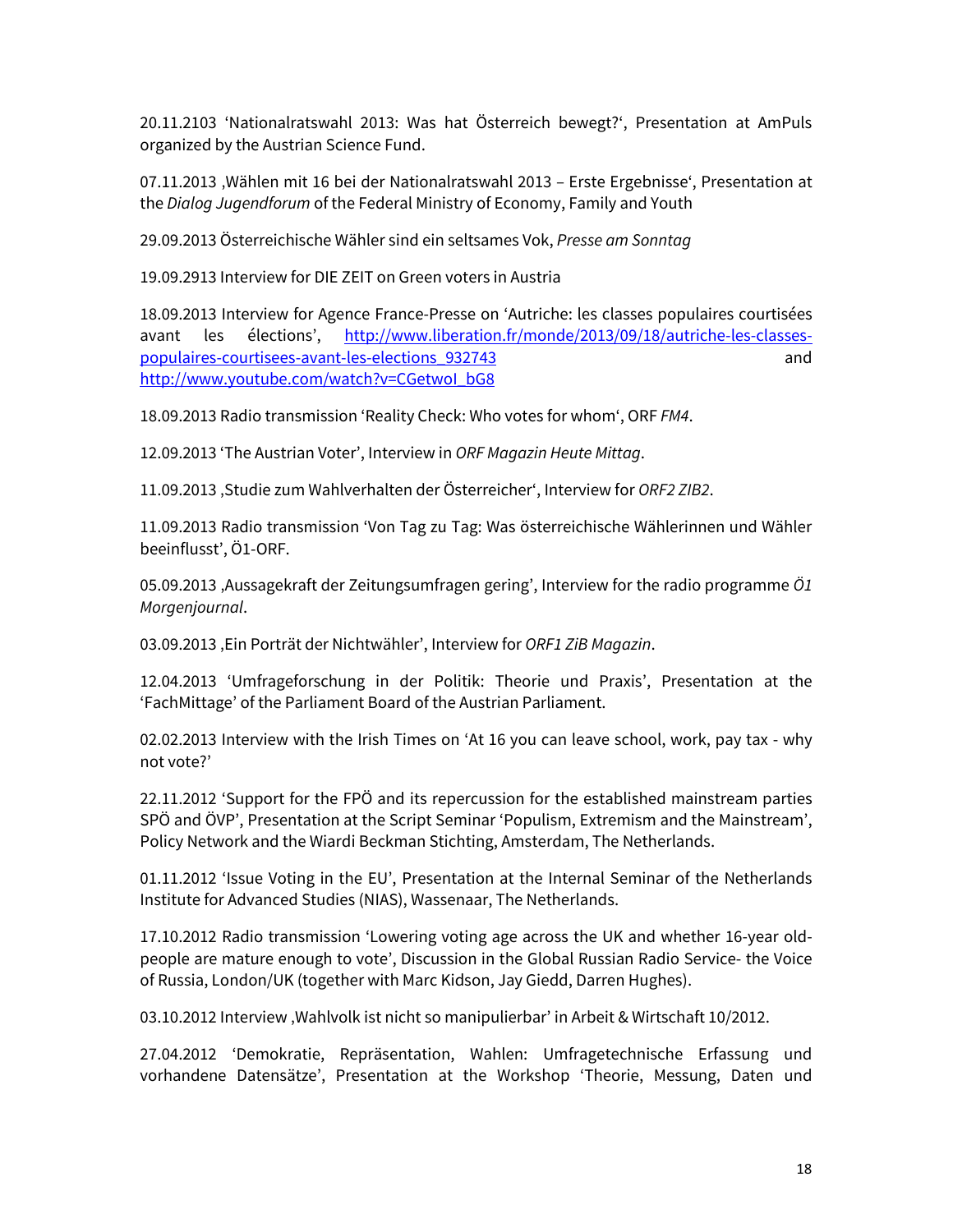Interpretation: Sozial- und rechtswissenschaftlicher Methodenworkshop', Österreichische Forschungsgemeinschaft, Graz.

16.01.2012 'Forschungsmethoden in der Wahlforschung', Presentation at the commemoration of Anton K. Formann, Faculty of Psychology, University of Vienna.

17.10.2011 'Voting at 16: Turnout and the Quality of Vote Choice', Presentation at the MZES Seminar Series, Mannheim, Germany. Paper also presented at the PSAI Annual Conference, Dublin, Ireland, October 2011, 21-23.

13.09.2011 'The State of Electoral Studies in Europe', Presentation at the FORS-Symposium held in honour of Peter Farago's 60th birthday, Lausanne,Switzerland.

06.05.2011 'Zum Politikverständnis der ÖsterreicherInnen' [together with Markus Wagner and Eva Zeglovits], Presentation at the Conference 'Zukunft der Demokratie in Österreich', Österreichische Forschungsgemeinschaft, Vienna.

05.04.2011 'Regional Impact on Congruence', Presentation at University of Bern, Seminar Series.

23.03.2011 'Meaningful Choice?' Presentation at University of Twente, Seminar Series.

18.02.2011 'The State of Electoral Studies in Europe', Presentation at Conférence Grand Public Rapport Elections 2009, Unversité du Luxembourg.

14.12.2010 Interview on 'The Italian Budget 2011' for SAT1 Austria.

25.06.2010 Radio transmission 'South Tyrol', Panel Discussant at Talking-History-Programme, Newstalk 106-108fm, Ireland.

29.04.2010 'Checks and Balances in Modern Democracy: The Case of Italy in the Berlusconi Area', Discussant at the Public Lecture Series 'Human Rights in the European Context', University of Vienna.

28.01.2010 '15 Jahre Europäische Union und Österreich', Discussant at the panel discussion, Haus der Europäischen Union, Vienna.

24.11.2009 'The Dimensionality of the Political Space', Presentation at the Nuffield Seminar Series, University of Oxford.

12.10.2009 'Governance Modi und Interessen', Presentation at the Wiener Wissenschafts-, Forschungs- und Technologiefonds.

08.08.2009 'Innovation und Governance: Der Einfluss von Interessen', Presentation at the Sommerdiskurs of the University of Vienna.

01.04.2009 'Kostendruck oder Qualitätssicherung? Gemischte Erhebungsinstrumente in der Umfrageforschung', Discussant at the panel discussion, University of Vienna.

22.10.2008 Radio transmission 'Von Tag zu Tag: Europa am Meer – wie sich Binnenstaaten und Küstenländer in ihren Auslandsbeziehungen unterscheiden', Ö1-ORF.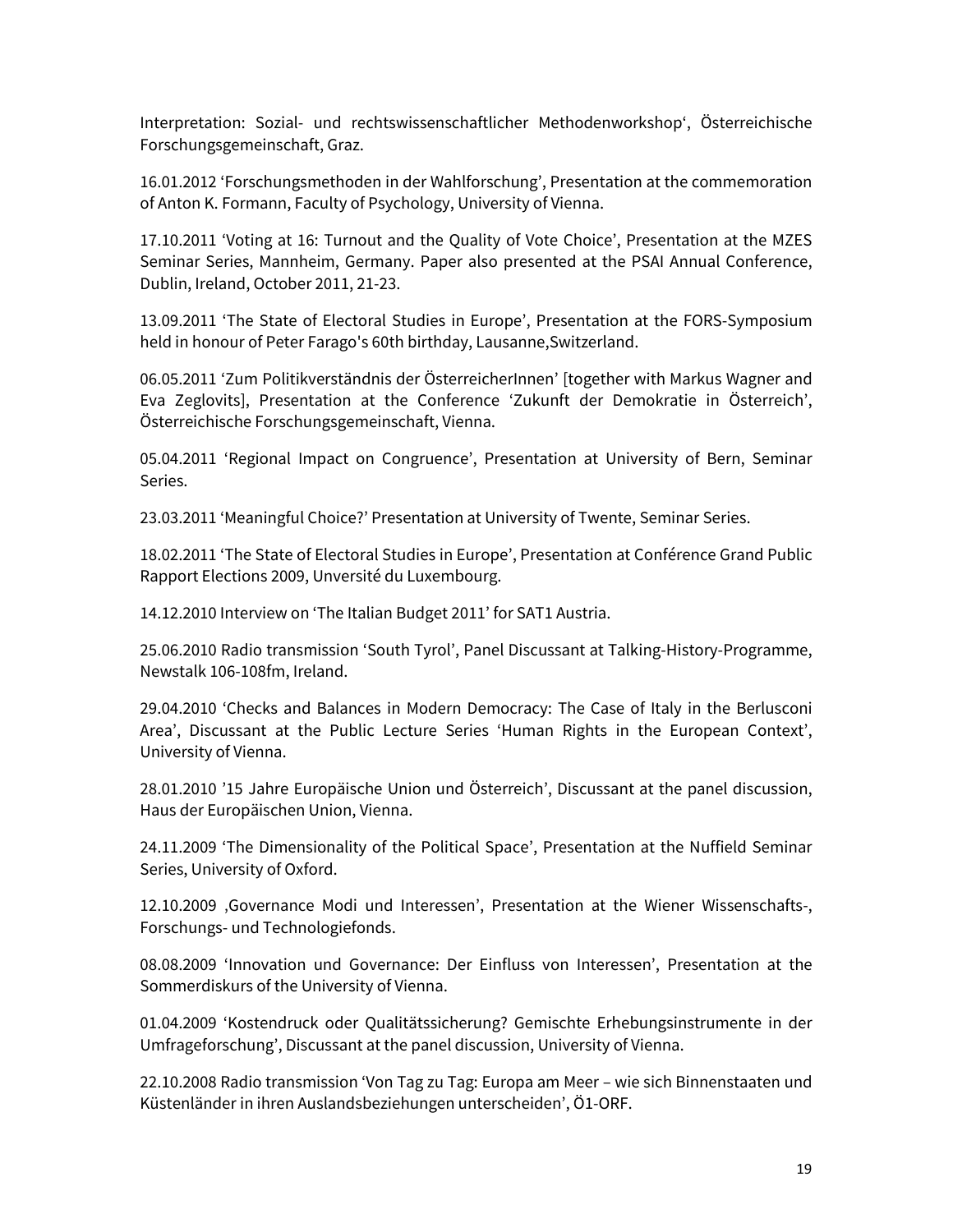01.09.2008 'Applied Policy Research: Conflicts between Methods or Pluralism of Methods?', Speech at the ESF-EUROQUAL Conference 'Using Multi-methods in Social Sciences'.

13.06.2008 'Die Entwicklung einer Europäische Identität: eine statistische Analyse', Speech at Vienna University of Economics and Business Administration, Department of Statistics and Mathematics.

07.05.2008 'Changes in the Political Space? Parties' Positions due to European Integration', Speech at the University of Konstanz, Department of Politics and Management, Germany.

14.04.2008 Interview on 'The Italian elections on April, 13-14 2008' for ProSieben Austria.

25.03.2008 'Public Opinion and European Identity', Speech at High School Sterzing, Italy.

25.01.2008 'Kausalität und Gesellschaft', Discussant at the *Methodenforum*, University of Vienna.

25.01.2008 Interview on 'The government crisis in Italy' for ProSieben Austria.

27.01.2007 Discussant 'Von Neumann's Play Off – Zur Seetauglichkeit von Wahlen, Spielen und Theorien im Wellenschlag selbstverwalteter Fördertöpfe', Plattform Netznetz, Depot, Vienna.

19.12.2006 Interview on 'Public opinion in the EU' for *Radio Berlin-Brandenburg* (broadcasted at 18:30).

19.12.2006 'Europäische Identität – Für junge Leute ist die EU Alltag', Interview with *'die Tageszeitung, berlin'* (taz)

20.11.2006 'Wie demokratisch ist die EU? Die Sicht der Bevölkerung', Speech at the Austrian-Slovak Workshop on 'Democratic deficit in the EU?', Bratislava, Slovakia.

01.11.2006 'National Interests in Common Agricultural Policy?', Lecture at the Seminar Series of the European Commission Representation in Ireland on 'EU policies important to Ireland'.

01.11.2006 'The difficult birth of a European Social Policy', Lecture at the Seminar Series of the European Commission Representation in Ireland on 'EU policies important to Ireland'.

24.10.2006 Interview on 'A Growing European Identity' for *BBC Europe Today* (broadcasted at 17:00).

24.10.2006 'Is there a European Identity?', Speech at the ,Austria - Sagitta'.

20.10.2006 Interview on 'Demographic Aspects of European Identity' for *ORF-International*.

20.10.2006 'Perspektiven Europäischer Identität – Aspekte, Fakten, Meinungen', Speech at the IAO-Meeting (International Alumni Organisation IHS).

31.07.2006 'The Public View on the EU over Time: an Increase of the Sceptics?', Presentation at the Interdisciplinary Seminar Series, International Summer Program of the University of Vienna, Strobl, Austria.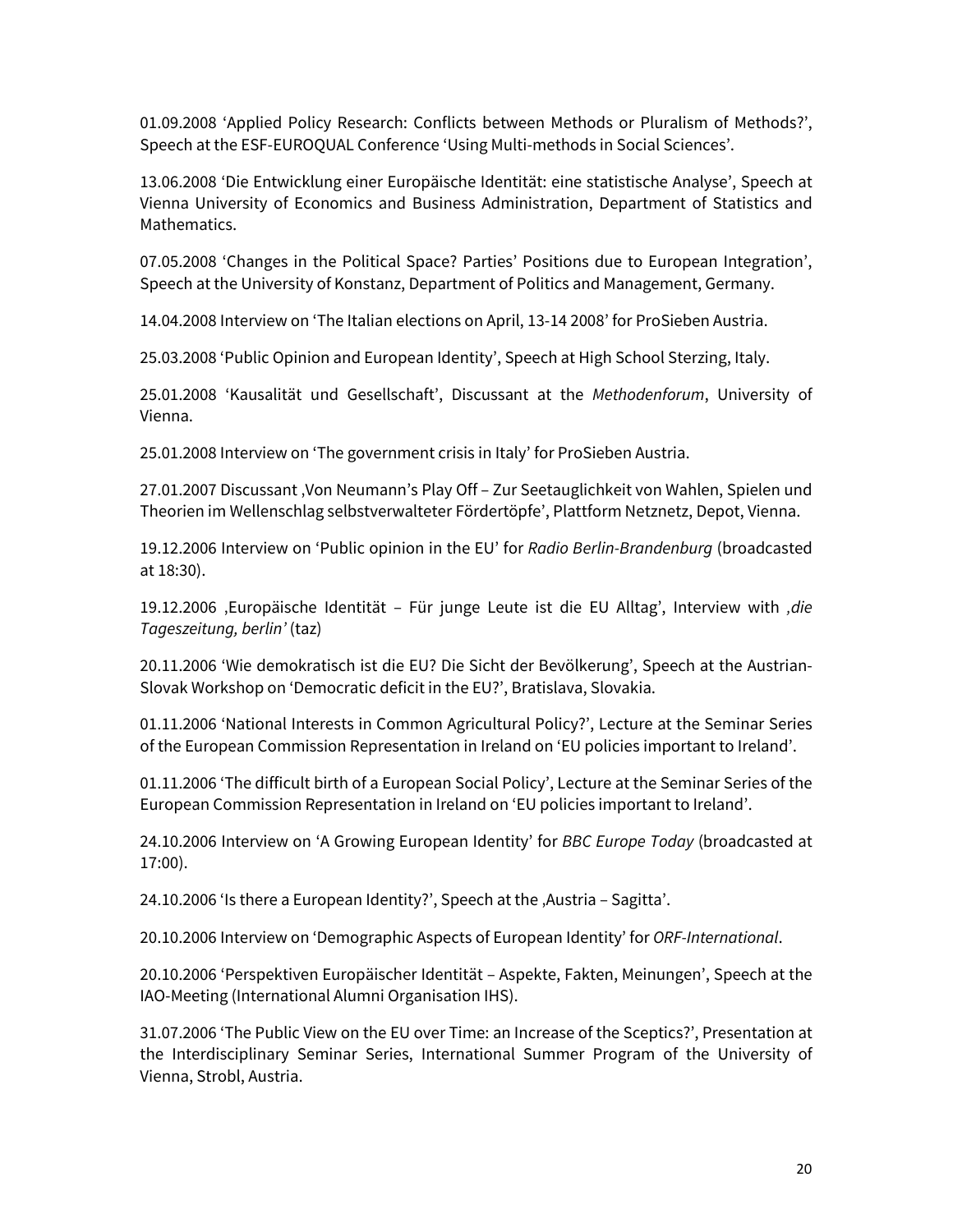16.03.2006 'The Demography of Growing European Identity', Internal Presentation at the Departmental Research Seminar, Institute for Advanced Studies, Vienna (IHS).

18.03.2005 'Regional Integration and Domestic Structures: The (Non-)Europeanisation of Political Parties', Presentation at the Institute for International Integration Studies, Trinity College, Dublin, Ireland.

29.04.2004: 'Continuities and Changes in Attitudes Towards Europe within the Italian Political Parties: an Examination of Parties' manifestos', Internal Presentation at the Departmental Research Seminar, Institute for Advanced Studies, Vienna (IHS).

02.05.2003: 'The Role of the Nation State on Individual Support for the European Union' Internal Presentation at the Departmental Research Seminar, Trinity College, Dublin.

### *Teaching*

| Summer term 2022    | MA-Seminar 'Quantitative Methods in Political Science' (with<br>Bettina Stadler), General Graduate Seminar, Master Thesis<br>Seminar, Lecture 'European Political Systems in Comparative<br>Perspective' (Summer School)                                                                                |
|---------------------|---------------------------------------------------------------------------------------------------------------------------------------------------------------------------------------------------------------------------------------------------------------------------------------------------------|
| Winter term 2021/22 | Lecture 'Quantitative Data Collection and Type of Data',<br>Research Practice Seminar 'Representation and Inequality',<br><b>Master Thesis Seminar</b>                                                                                                                                                  |
| Summer term 2021    | MA-Seminar 'Quantitative Methods in Political Science' (with<br>Bettina Stadler), MA-Seminar 'Political Communication,<br>Lecture 'Theories on Public Opinion and Electoral Behaviour',<br>General Graduate Seminar, Lecture 'European Political<br>Systems in Comparative Perspective' (Summer School) |
| Winter term 2020/21 | Lecture 'Quantitative Data Collection and Type of Data',<br>Lecture 'Theories on Public Opinion and Electoral Behaviour',<br>MA-Seminar 'Political socialization', Graduate Seminar<br>'Research Design and Causal Models in the Social Sciences'                                                       |
| Summer term 2020    | MA-Seminar 'Quantitative Methods in Political Science' (with<br>Bettina Stadler), MA-Seminar 'Political socialization', MA-<br>Seminar 'Politics and Populism', Lecture 'Theories on Public<br>Opinion and Electoral Behaviour'                                                                         |
| Winter Term 2019/20 | Lecture 'Quantitative Data Collection and Type of Data',<br>Research Practice Seminar 'Political Communication',<br>Graduate Seminar 'Research Design and Causal Models in the<br>Social Sciences'                                                                                                      |
| Summer term 2019    | MA-Seminar 'Quantitative Methods in Political Science' (with<br>Bettina Stadler), General Graduate Seminar, MA-Seminar                                                                                                                                                                                  |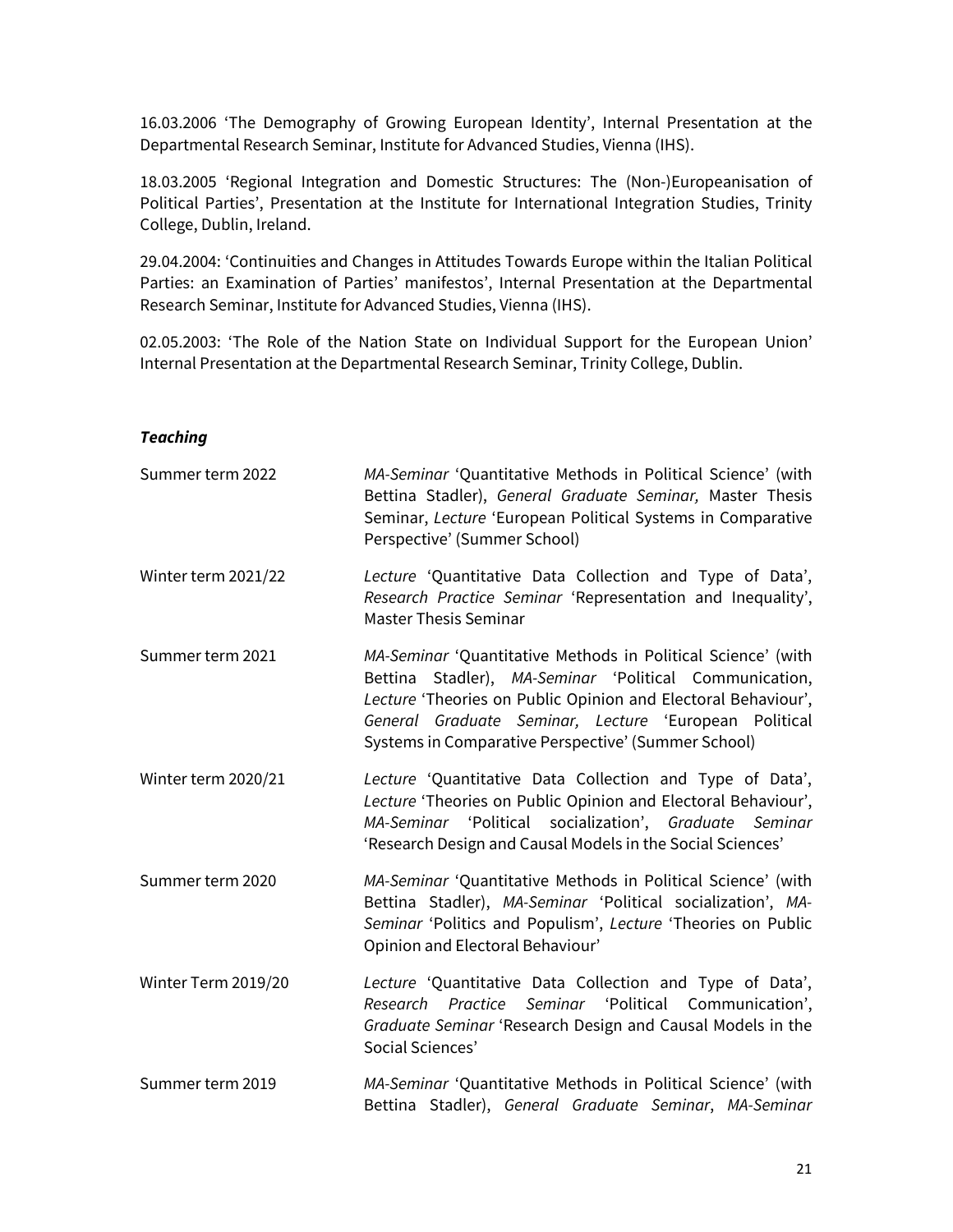'Representation and Inequality', *MA-Seminar* 'Political socialization, political communication and political participation', *Lecture* 'European Political Systems in Comparative Perspective' (Summer School)

- Winter term 2018/19 *Lecture* 'Quantitative Data Collection and Type of Data', *Lecture* 'Theories on Public Opinion and Electoral Behaviour', *MA-Seminar* 'Politics and Polarization', *Graduate Seminar*  'Research Design and Causal Models in the Social Sciences'
- Summer term 2018 *MA-Seminar* 'Quantitative Methods in Political Science' (with Bettina Stadler), *General Graduate Seminar*, *MA-Seminar* 'Politics and Populism', *Doctoral Research Colloquium* 'Media and Politics', *Lecture* 'European Political Systems in Comparative Perspective' (Summer School)
- Winter Term 2017/18 *Lecture* 'Quantitative Data Collection and Type of Data', *Research Practice Seminar* 'Representation and Inequality', *Graduate Seminar* 'Research Design in the Social Sciences'
- Summer term 2017 *MA-Seminar* 'Quantitative Methods in Political Science' (with Bettina Stadler), *General Graduate Seminar*, *MA-Seminar* 'Politics and Polarization', *Lecture* 'European Political Systems in Comparative Perspective' (Summer School)
- Winter Term 2016/17 *Lecture* 'Quantitative Data Collection and Type of Data', *Research Practice Seminar* 'Representation and Inequality', *Graduate Seminar* 'Research Design in the Social Sciences'
- Summer term 2016 *Doctoral Research Colloquium* 'Media and Politics', *Lecture* 'European Political Systems in Comparative Perspective' (Summer School)
- Winter term 2015/16 *Lecture* 'Quantitative Data Collection and Type of Data', *General Graduate Seminar*, *Graduate Seminar* 'Research Design in the Social Sciences'
- Summer term 2015 *MA-Seminar* 'Quantitative Methods in Political Science' (with David Johann), *PhD Seminar* 'Theories of Political Representation and Empirical Application*, MA Research Practice* 'Electoral Behaviour in Europe – From a Research Proposal to Empirical Analysis', *Lecture* 'European Political Systems in Comparative Perspective' (Summer School)
- Winter term 2014/15 *Lecture* 'Quantitative Data Collection and Type of Data', *General Graduate Seminar*, *Graduate Seminar* 'Research Design in the Social Sciences'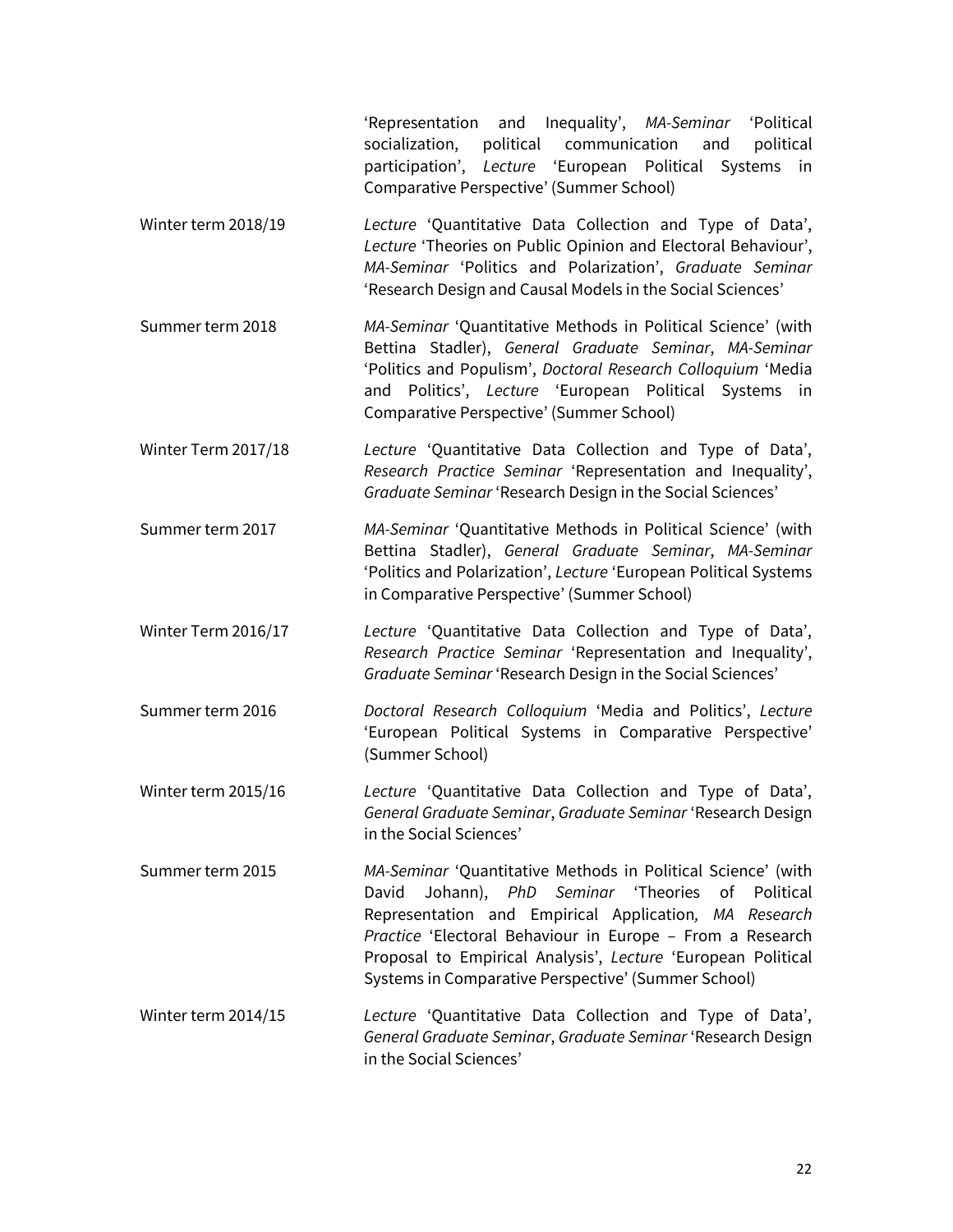| Summer term 2014    | MA-Seminar 'Quantitative Methods in Political Science' (with<br>David Johann), General Graduate Seminar, Lecture 'European<br>Political Systems in Comparative Perspective' (Summer<br>School)                                                |  |
|---------------------|-----------------------------------------------------------------------------------------------------------------------------------------------------------------------------------------------------------------------------------------------|--|
| Winter term 2013/14 | Lecture 'Quantitative Methods in Political Science', General<br>Graduate Seminar, Graduate Seminar 'Research Design in the<br>Social Sciences'                                                                                                |  |
| Summer term 2013    | MA-Seminar 'Electoral Behaviour', MA-Seminar 'Quantitative<br>Methods in Political Science' (with David Johann), General<br>Graduate Seminar, Lecture 'European Political Systems in<br>Comparative Perspective' (Summer School)              |  |
| Summer term 2012    | MA-Seminar 'Electoral Behaviour', MA-Seminar 'Quantitative<br>Methods in Political Science' (with David Johann), General<br>Graduate Seminar, Lecture 'European Political Systems in<br>Comparative Perspective' (Summer School)              |  |
| Winter term 2011/12 | Lecture 'Quantitative Methods in Political Science', General<br>Graduate Seminar, Graduate Seminar 'Research Design in the<br>Social Sciences'                                                                                                |  |
| Summer term 2011    | General Graduate Seminar, Lecture 'European Political<br>Systems in Comparative Perspective' (Summer School),<br>Doctoral Seminar 'Theories in Political Behaviour'                                                                           |  |
| Winter term 2010/11 | Lecture 'Quantitative Methods in Political Science', General<br>Graduate Seminar                                                                                                                                                              |  |
| Summer term 2010    | General Graduate Seminar, Lecture 'European Political<br>Systems' (Summer School)                                                                                                                                                             |  |
| Winter term 2009/10 | Lecture 'Quantitative Methods in Political Science', General<br>Graduate Seminar                                                                                                                                                              |  |
| Summer term 2009    | Lecture 'Quantitative Methods in Political Science', Lecture<br>'European Parliament Elections: Voters' Decisions and Media<br>Analysis', General Graduate Seminar                                                                            |  |
| Winter term 2008/09 | Lecture 'Quantitative Methods in Political Science', Lecture<br>'European Parliament Elections: Voters' Decisions and Media<br>Analysis', General Graduate Seminar, Graduate Seminar<br>'Regression Models in Social Sciences'                |  |
| Summer term 2008    | Lecture 'European Political Systems' (Summer School), Lecture<br>'Quantitative Methods in Political Science', Graduate Seminar<br>'Research Design in Empirical Social Research', Graduate<br>Seminar 'Regression Models in Social Sciences'. |  |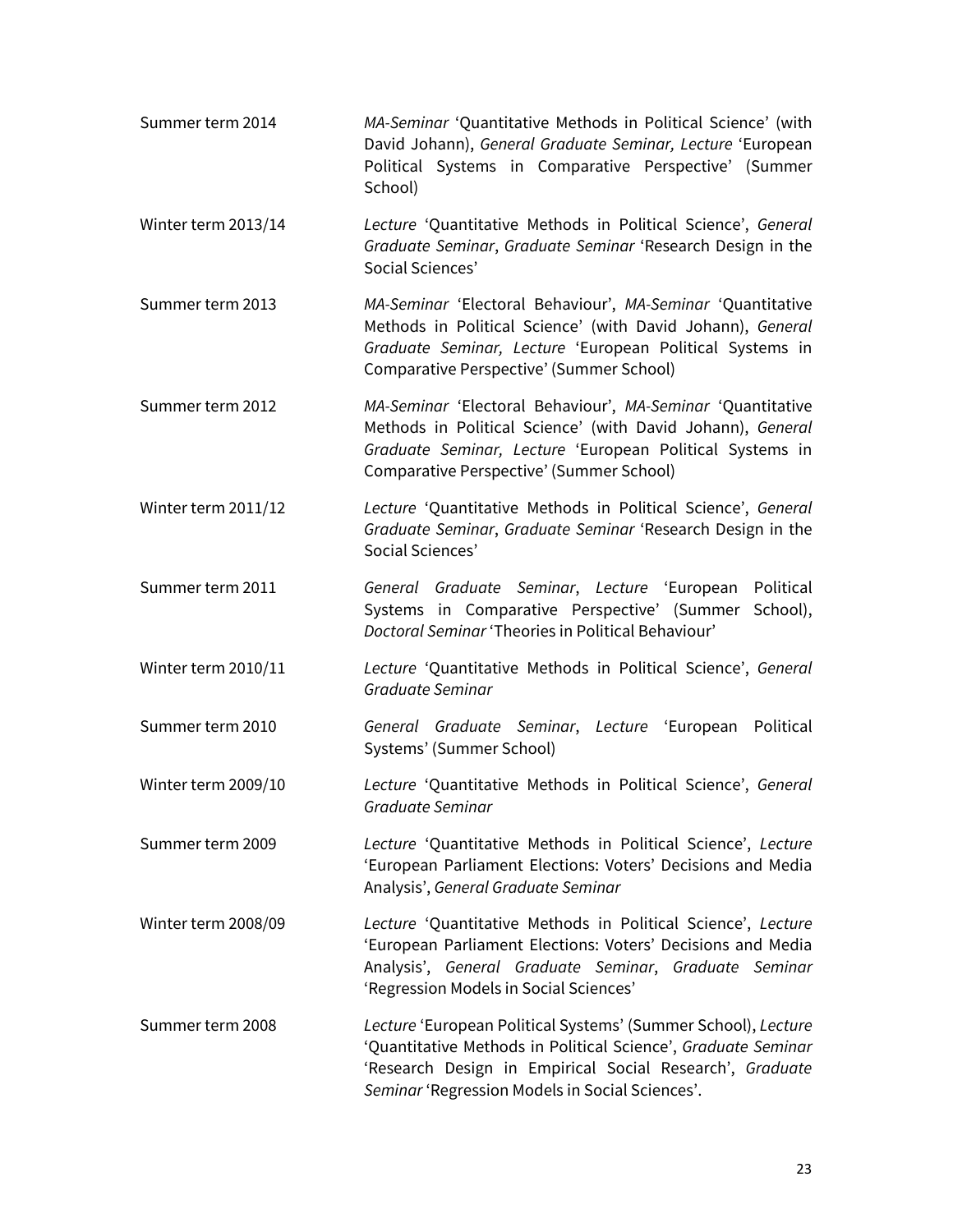- Winter term 2007/08 *Undergraduate Course* 'Quantitative Methods in Political Science', *Graduate Seminar* 'Research Design in Social Science', University of Vienna, Institute of Political Science
- Academic year 2006/07 *PhD*-*Coaching*, Institute for Advanced Studies, Department of Political Science.
- Summer term 2006 *Undergraduate Seminar* 'Political Parties and European Integration. The Europeanisation of national and European political parties', University of Vienna, Department of Governance.
- Academic year 2005/06 *PhD-Coaching*, Institute for Advanced Studies, Department of Political Science.
- Summer term 2005 *Graduate Seminar* 'Quantitative Methods in Theory and Practice', Institute for Advanced Studies, Department of Political Science. *Undergraduate Seminar* 'Public Opinion in the European Integration Process: Factors of support', University of Vienna, Department of Governance. *PhD*-*Coaching*, Institute for Advanced Studies, Department of Political Science. *Graduate seminar* (approx. 20 sessions with discussions of participants' draft dissertation outlines), Institute for Advanced Studies, Vienna (in collaboration with Gerda Falkner, Irina Michalowitz and Oliver Treib).
- Winter term 2004/05 *Graduate Seminar* 'Research Design', Institute for Advanced Studies, Department of Political Science. *Graduate Seminar* 'Qualitative Methods in Political Science', Institute for Advanced Studies, Department of Political Science (with Gerda Falkner, Irina Michalowitz and Oliver Treib). *Course* 'The political system of the EU', Danube-University Krems.

### *Additional Skills*

| Languages       | German:                                        | Native Speaker  |
|-----------------|------------------------------------------------|-----------------|
|                 | Italian, English:                              | fluent          |
|                 | French:                                        | basic knowledge |
| Computer Skills | Power Point, Word, Excel, Stata, E-views, SPSS |                 |

Media Training for Print and Electronic Media

### *Memberships*

Member of European Political Science Association (EPSA)